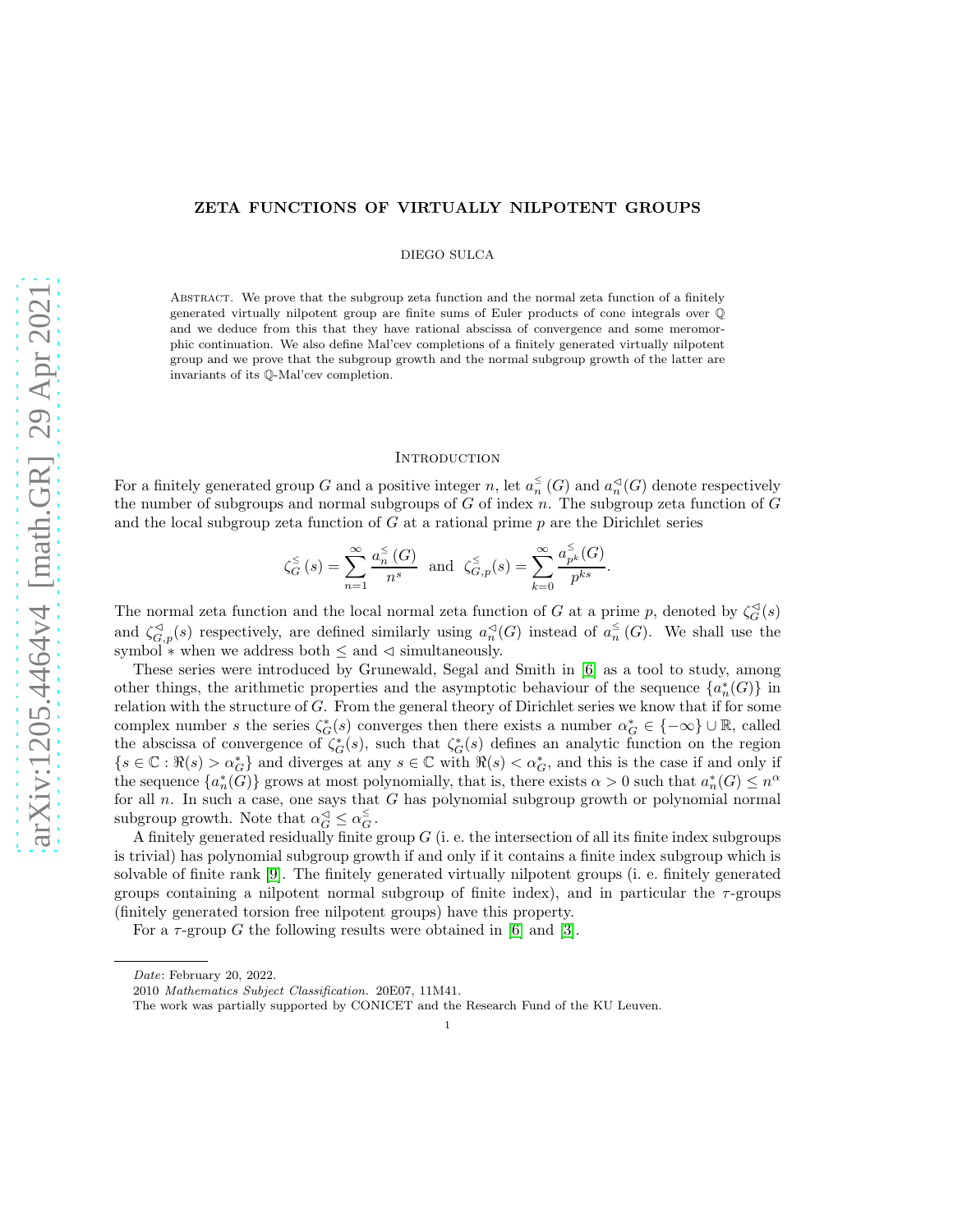### $2\,$  DIEGO SULCA

- I.  $\zeta_G^*(s)$  has rational abscissa of convergence  $\alpha_G^* \leq h(G)$ , where  $h(G)$  is the Hirsch length of G, and this number depends only on the Q-Mal'cev completion of G.
- II.  $\zeta_G^*(s)$  has a meromorphic continuation to the left, that is, there exists  $\delta > 0$  such that  $\zeta_G^*(s)$ can be extended meromorphically to the region  $\{s \in \mathbb{C} : \Re(s) > \alpha_G^* - \delta\}$ . The continued function is holomorphic on the line  $\{s \in \mathbb{C} : \Re(s) = \alpha_G^*\}$  except for a pole at  $s = \alpha_G^*$ .
- III.  $\zeta_G^*(s)$  decomposes as an Euler product  $\zeta_G^*(s) = \prod$ p prime  $\zeta_{G,p}^*(s)$ , and for each rational prime p,

there exist polynomials  $P_p, Q_p \in \mathbb{Q}[T]$  of bounded degrees such that  $\zeta_{G,p}^*(s) = \frac{P_p(p^{-s})}{Q_p(p^{-s})}$ .

The aim of this paper is to prove an extension of these results to the class of finitely generated virtually nilpotent groups. A previous work in this direction is [\[5\]](#page-16-3), by du Sautoy, McDermott and Smith, on zeta functions of finitely generated virtually abelian groups, where it is proved that these zeta functions admit a meromorphic continuation to the whole plane. In our case, this property is far from being true in general; even for zeta functions of  $\tau$ -groups, natural boundaries arise [\[4\]](#page-16-4). Rather than following the techniques in [\[5\]](#page-16-3) we will express our zeta functions in terms of Euler products of cone integrals over Q and deduce the desired properties from [\[3\]](#page-16-2). First, we introduce some notations and recall results about cone integrals in order to state our results precisely.

For a group G, let  $\mathscr{F}_G^\leq \text{ and } \mathscr{F}_G^\triangleleft$  denote respectively the lattice of subgroups and normal subgroups of G of finite index.

Let  $S: 1 \to N \xrightarrow{\iota} G \xrightarrow{\pi} F \to 1$  be a short exact sequence of groups with F finite. For  $K \in \mathscr{F}_F^*$ and a rational prime  $p$  we define

$$
\mathscr{F}_{S,K}^* = \{ A \in \mathscr{F}_G^* : \pi(A) = K \}
$$
  

$$
\mathscr{F}_{S,K,p}^* = \{ A \in \mathscr{F}_G^* : \pi(A) = K, [\pi^{-1}(K) : A] \text{ is a power of } p \}.
$$

Since  $\mathscr{F}_G^* = \bigcup$  $K\in\mathscr{F}^*_F$  $\mathscr{F}_{S,K}^*$  and  $[G : A] = [F : K][\pi^{-1}(K) : A]$  for any  $A \in \mathscr{F}_{S,K}^*$ , one obtains

(0.1) 
$$
\zeta_G^*(s) = \sum_{A \in \mathscr{F}_G^*} [G : A]^{-s} = \sum_{K \in \mathscr{F}_F^*} [F : K]^{-s} \sum_{A \in \mathscr{F}_{S,K}^*} [\pi^{-1}(K) : A]^{-s}.
$$

Defining

(0.2) 
$$
\zeta_{S,K}^*(s) = \sum_{A \in \mathscr{F}_{S,K}^*} [\pi^{-1}(K) : A]^{-s},
$$

the last expression becomes

(0.3) 
$$
\zeta_G^*(s) = \sum_{K \in \mathscr{F}_F^*} [F : K]^{-s} \zeta_{S,K}^*(s).
$$

It follows that the analytic properties of  $\zeta_G^*(s)$  can be deduced from the analytic properties of the series  $\zeta_{S,K}^*(s)$  which, therefore, will be central in our study. For a rational prime p, we shall also consider the series

(0.4) 
$$
\zeta_{S,K,p}^*(s) = \sum_{A \in \mathscr{F}_{S,K,p}^*} [\pi^{-1}(K) : A]^{-s}.
$$

These series are also the focus of the aforementioned work [\[5\]](#page-16-3) on zeta functions of finitely generated virtually abelian groups. Assuming that  $N$  is a finitely generated free abelian group, then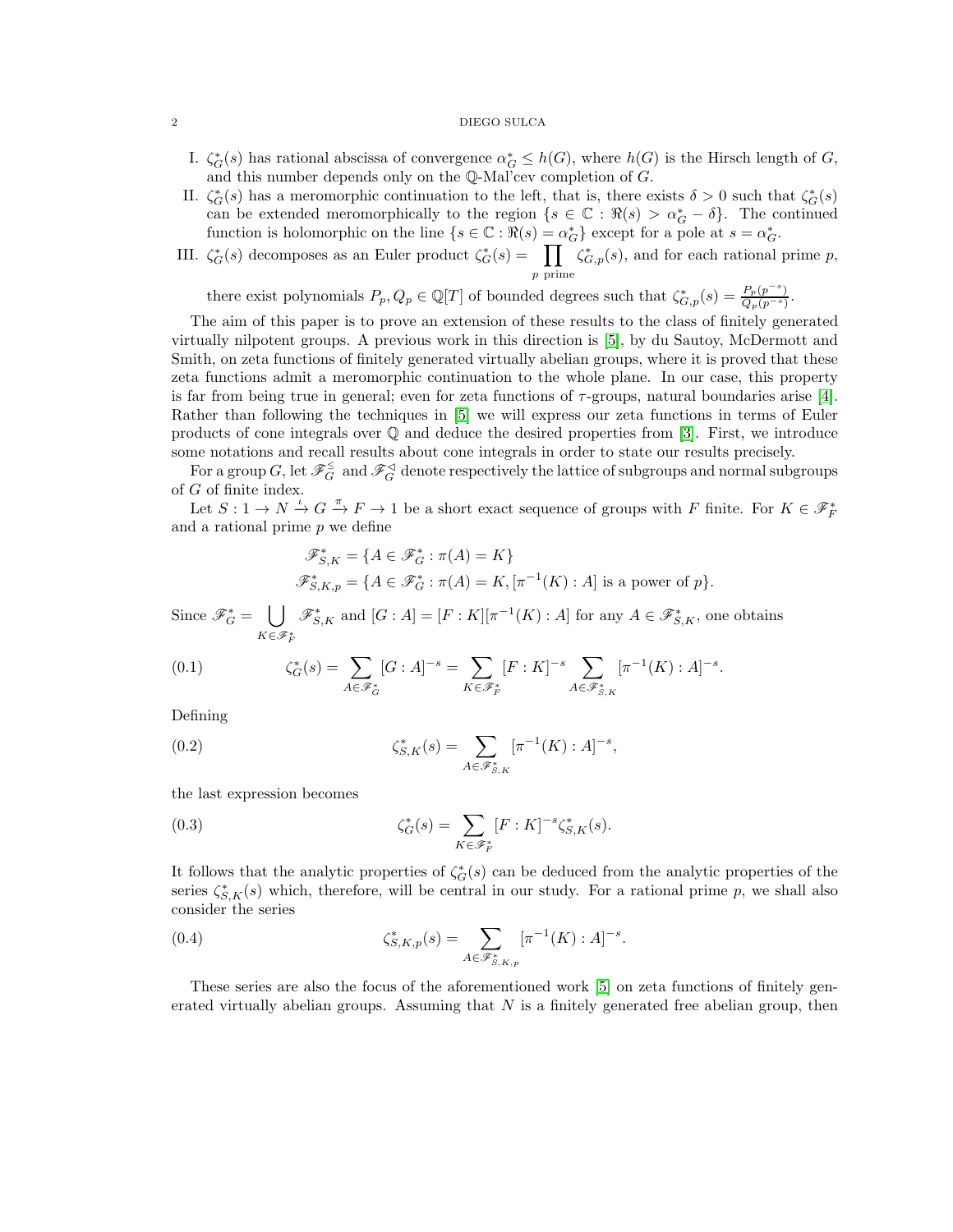there is an Euler product decomposition [\[5,](#page-16-3) Proposition 2.2]

(0.5) 
$$
\zeta_{S,K}^*(s) = \prod_{p \text{ prime}} \zeta_{S,K,p}^*(s).
$$

This will be proved again in Section 2 by observing that we only need to assume that N is a  $\tau$ -group.

A finitely generated virtually nilpotent group is also a virtually  $\tau$ -group. Thus, rather than talking about finitely generated virtually nilpotent groups, we shall consider short exact sequences of groups  $S: 1 \to N \stackrel{\iota}{\to} G \stackrel{\pi}{\to} F \to 1$ , where N is a  $\tau$ -group and F is finite and, by abuse of the language, we shall call them virtually  $\tau$ -groups too.

Let  $S: 1 \to N \stackrel{\iota}{\to} G \stackrel{\pi}{\to} F \to 1$  be a virtually  $\tau$ -group. For  $K \in \mathscr{F}_{F}^*$ , several analytic properties of  $\zeta_{S,K}^*(s)$  can be obtained by expressing it as an Euler product of cone integrals over Q. Given a natural number m, we call a collection of polynomials  $\mathcal{D} = \{f_0, g_0; f_1, g_1, \ldots, f_l, g_l\}$ , with  $f_0, g_0, f_1, g_1, \ldots, f_l, g_l \in \mathbb{Q}[x_1, \ldots, x_m]$  a cone integral data. For each rational prime p, we associate to  $\mathcal D$  the closed subset of  $\mathbb Z_p^m$ 

$$
\mathcal{M}(\mathcal{D},p) = \{ \mathbf{x} \in \mathbb{Z}_p^m : v_p(f_i(\mathbf{x})) \le v_p(g_i(\mathbf{x})) \text{ for } i = 1,\ldots,l \},\
$$

where  $v_p$  is the p-adic valuation on  $\mathbb{Z}_p$ . Then the p-adic integral

$$
Z_{\mathcal{D}}(s,p) = \int_{\mathcal{M}(\mathcal{D},p)} |f_0(\mathbf{x})|_p^s |g_0(\mathbf{x})|_p d\mu(\mathbf{x}),
$$

where  $\mu$  is the normalized Haar measure on  $\mathbb{Z}_p^m$  and s is a complex number, is called a *cone integral* over  $\mathbb Q$ . Each  $Z_{\mathcal{D}}(s, p)$  is a power series

$$
Z_{\mathcal{D}}(s,p) = \sum_{i=0}^{\infty} a_{p,i}(\mathcal{D}) p^{-is}
$$

with rational coefficients and it is a rational function in  $p^{-s}$  [\[1\]](#page-16-5). A complex function  $Z(s)$  is said to be an Euler product of cone integrals over  $\mathbb Q$  with cone integral data  $\mathcal D$  if

$$
Z(s) = \prod_{\substack{p \text{ prime} \\ a_{p,0}(\mathcal{D}) \neq 0}} (a_{p,0}^{-1}(\mathcal{D}) \cdot Z_{\mathcal{D}}(s, p)),
$$

and in this case one writes  $Z(s) = Z_{\mathcal{D}}(s)$ . It is proved in [\[3\]](#page-16-2) that such a function  $Z(s)$  is expressible as a Dirichlet series  $\sum_{n=1}^{\infty} a_n n^{-s}$  with non-negative coefficients, and if the function  $Z_{\mathcal{D}}(s,p)$  is not the constant function for almost all primes  $p$ , then the following hold:

- I. The abscissa of convergence  $\alpha_{\mathcal{D}}$  of  $Z_{\mathcal{D}}(s) = \sum_{n=1}^{\infty} a_n n^{-s}$  is a rational number.
- II.  $Z_{\mathcal{D}}(s)$  has meromorphic continuation to  $\{s \in \mathbb{C} : \Re(s) > \alpha_{\mathcal{D}} \delta\}$  for some  $\delta > 0$ . The continued function is holomorphic on the line  $\{s \in \mathbb{C} : \Re(s) = \alpha_{\mathcal{D}}\}$  except for a pole at  $s = \alpha_{\mathcal{D}}.$
- III. The abscissa of convergence of each local factor is strictly less than  $\alpha_{\mathcal{D}}$ .
- IV. Each  $Z_{\mathcal{D}}(s,p)$  is a rational function  $\frac{P_p(p^{-s})}{Q_p(p^{-s})}$ , where  $P_p$  and  $Q_p$  are polynomials with rational coefficients of degrees bounded by a constant not depending of  $p$ .

Our first main result is

**Theorem 1.** Let  $S: 1 \to N \stackrel{\iota}{\to} G \stackrel{\pi}{\to} F \to 1$  be a virtually  $\tau$ -group and let  $* \in \{\leq, \preceq\}$ . Then, for each  $K \in \mathscr{F}_{F}^{*}$ ,  $\zeta_{S,K}^{*}(s)$  is an Euler product of cone integrals over Q. More precisely, for some cone integral data  $\mathcal{D}^*$  (depending on K) we have

$$
\zeta_{S,K}^*(s) = Z_{\mathcal{D}^*}(s - h(N) - |K| + 1).
$$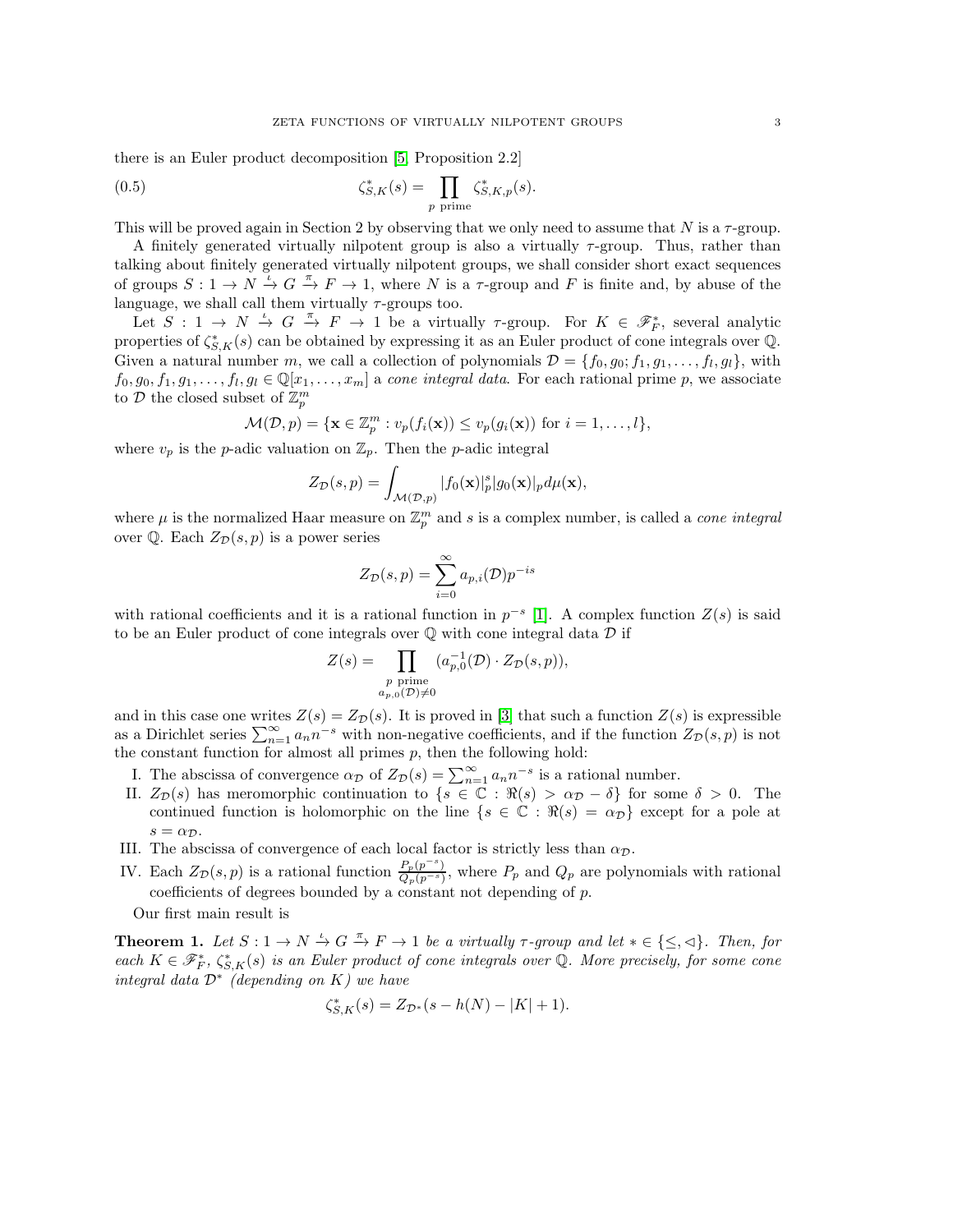As a consequence of one of the main steps in the proof of Theorem 1 we get

Corollary 1. The subgroup zeta function and the normal zeta function of a  $\tau$ -group are Euler products of cone integrals over Q.

This corollary allows us to apply the properties of cone integrals to zeta functions of  $\tau$ -groups directly, without the necessity of linearising the computation of cone integral by using the Mal'cev correspondence between  $\tau$ -groups and Lie rings and with the lack of some local factors [\[3,](#page-16-2) Remark after Corollary 5.6]. However, computations of cone integrals here are much more difficult. The method to express  $\zeta_{S,K}^*(s)$  as an Euler product of cone integrals is used in [\[12\]](#page-16-6) to compute the zeta functions of all finitely generated torsion free virtually nilpotent groups of Hirsch length 3, called 3-dimensional almost Bieberbach groups.

For a binomial domain R (e. g. a field of characteristic zero), the R-Mal'cev completion of a virtually  $\tau$ -group (existence and uniqueness) will be considered in Section 1. If  $S: 1 \to N \stackrel{\iota}{\to}$  $G \stackrel{\pi}{\rightarrow} F \rightarrow 1$  is a virtually  $\tau$ -group, the R-Mal'cev completion of S is a short exact sequence  $\mathfrak{S}: 1 \to \mathfrak{N} \stackrel{\iota_{\mathfrak{S}}}{\longrightarrow} \mathfrak{F} \stackrel{\pi_{\mathfrak{S}}}{\longrightarrow} \mathfrak{F} \to 1$  with a morphism  $(i, j, k): S \to \mathfrak{S}$  of short exact sequences of groups such that  $i : N \to \mathfrak{N}$  is an R-Mal'cev completion of N and  $k : F \to \mathfrak{F}$  is an isomorphism. As a consequence of Theorem 1 we shall obtain

**Theorem 2.** For  $i = 1, 2$ , let  $S_i : 1 \rightarrow N_i \rightarrow G_i \rightarrow F_i \rightarrow 1$  be a  $\tau$ -group with  $\mathbb{Q}$ -Mal'cev completion  $\mathfrak{S}_i$ . If  $\mathfrak{S}_1$  and  $\mathfrak{S}_2$  are isomorphic (as short exact sequences of groups), then there exists an isomorphism  $\gamma: F_1 \to F_2$  such that for  $* \in \{\leq,\leq\}$  the series  $\zeta_{S_1,K}^*(s)$  and  $\zeta_{S_2,\gamma(K)}^*(s)$  have the same abscissa of convergence for all  $K \in \mathscr{F}_{F_1}^*$ .

Finally we collect the results stated above and some others on bounds for the subgroup growth and the normal subgroup growth of virtually nilpotent groups ([\[10,](#page-16-7) Proposition 5.6.4] and Proposition [2.12\)](#page-15-0), and we include them in a last theorem.

**Theorem 3.** Let  $S: 1 \to N \stackrel{\iota}{\to} G \stackrel{\pi}{\to} F \to 1$  be a virtually  $\tau$ -group. For  $* \in \{\leq, \preceq\}$  the following hold.

- I.  $\zeta_G^*(s)$  has rational abscissa of convergence  $\alpha_G^* \leq \alpha_N^* + 1 \leq h(G) + 1$ , which depends only on the Q-Mal'cev completion of S.
- II. There exists  $\delta > 0$  such that  $\zeta_G^*(s)$  has a meromorphic continuation to the region  $\Re(s) > \alpha_G^* \delta$ , and the line  $\Re(s) = \alpha_G^*$  contains just one pole of  $\zeta_G^*(s)$  (at the point  $s = \alpha_G^*$ ).
- III. More precisely,  $\zeta_G^*(s) = \sum_{K \in \mathscr{F}_F^*} [F : K]^{-s} \zeta_{S,K}^*(s)$  and for each  $K \in \mathscr{F}_F^*$  the series  $\zeta_{S,K}^*(s)$  has rational abscissa of convergence  $\alpha_{S,K}^*$ , it has meromorphic continuation to  $\{s \in \mathbb{C} : \Re(s) > \pi\}$  $\{\alpha_{S,K}^*-\delta\}$  for some  $\delta>0$  with a unique pole on the line  $\{s\in\mathbb{C}:\Re(s)=\alpha_{S,K}^*\}$  (at the point  $s = \alpha_{S,K}^*$ ), it decomposes as an Euler product  $\zeta_{S,K}^*(s) = \prod_{p \ prime} \zeta_{S,K,p}^*(s)$  and each  $\zeta_{S,K,p}^{*}(s)$  is a quotient of polynomials in  $p^{-s}$  with rational coefficients of bounded degrees (i.e. bounded by a number not depending on p). The multiset  $\{\alpha_{S,K}^*: K \in \mathscr{F}_F^*\}$  depends only on the Q-Mal'cev completion of S.

Acknowledgment. The author wishes to thank the referee for many useful suggestions that helped to improve the exposition of this paper.

# 1. Mal'cev completions of virtually nilpotent groups

In this section we define the R-Mal'cev completion of a virtually  $\tau$ -group for any binomial domain R. First we give some preliminaries about R-Mal'cev completions of  $\tau$ -groups and some others on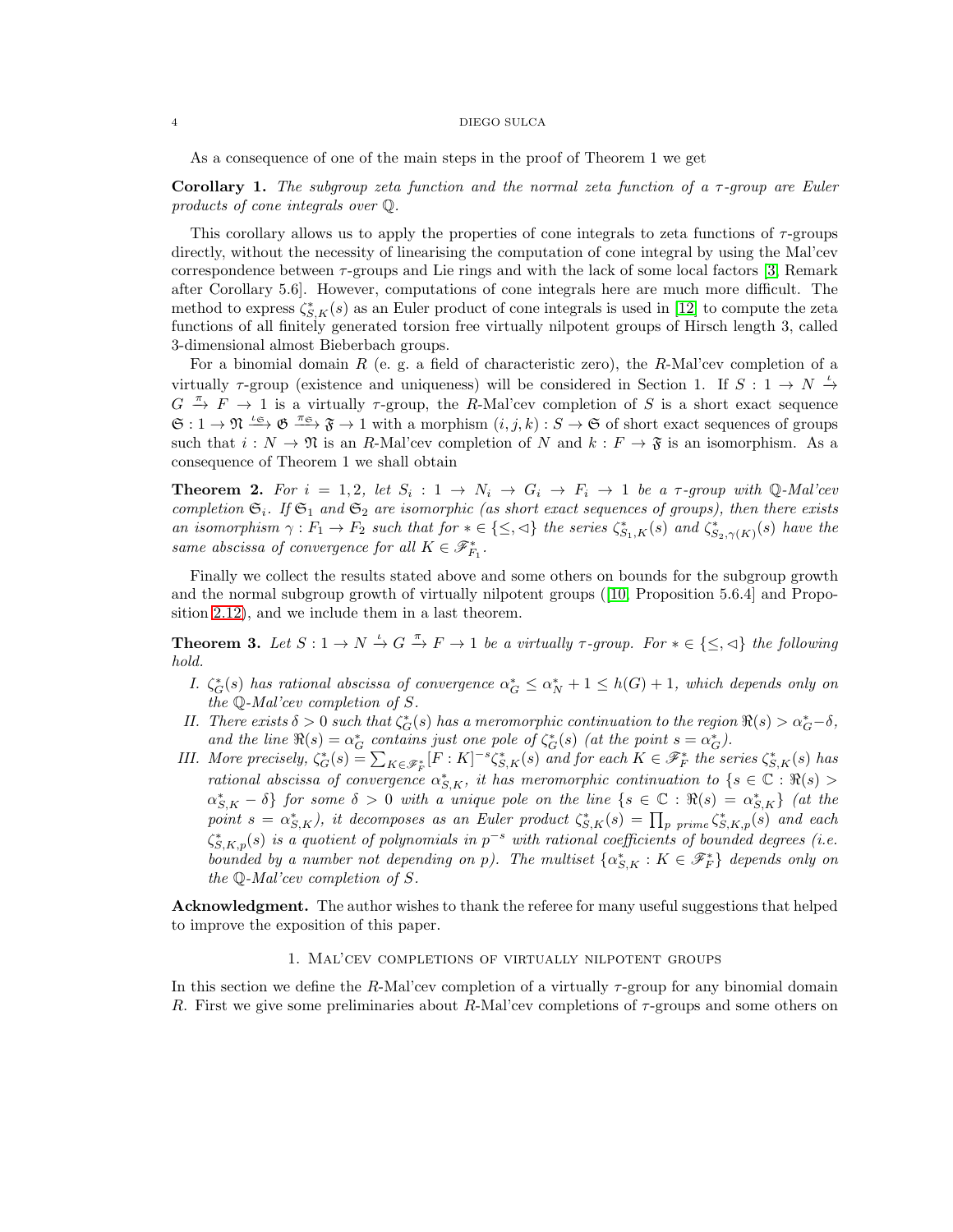group extensions. Then we prove existence and uniqueness (up to isomorphism) of the R-Mal'cev completion of a virtually  $\tau$ -group.

1.1. **Preliminaries.** Let  $R$  be a binomial domain, that is, an integral domain of characteristic zero such that, for any  $r \in R$  and any  $k \in \mathbb{N}$ , the binomial coefficient  $\binom{r}{k} = \frac{r(r-1)\dots(r-k+1)}{k!}$  $\frac{(r-\kappa+1)}{k!}$  lies in R. Examples are the ring of integers  $\mathbb{Z}$ , the ring of p-adic numbers  $\mathbb{Z}_p$  for any rational prime p, and any field of characteristic zero. A nilpotent  $R$ -powered group is a nilpotent group  $\mathfrak N$  where for all  $n \in \mathfrak{N}$  and  $r \in R$  an element  $n^r \in \mathfrak{N}$  has been defined such that the following hold:

- (i)  $n^1 = n$ ;  $n^{r_1+r_2} = n^{r_1}n^{r_2}$ ;  $n^{r_1r_2} = (n^{r_1})^{r_2}$  for all  $n \in \mathfrak{N}$ ,  $r_1, r_2 \in R$ .
- (ii)  $m^{-1}n^r m = (m^{-1}nm)^r$  for all  $m, n \in \mathfrak{N}, r \in R$ .
- (iii) The Hall-Petresco formula holds for all k-tuples  $(n_1, \ldots, n_k)$  in  $\mathfrak{N}$  and  $r \in R$  [\[13,](#page-16-8) Chap. 6].

A morphism  $\varphi : \mathfrak{M} \to \mathfrak{N}$  between nilpotent R-powered groups is a group homomorphism such that  $\varphi(m^r) = \varphi(m)^r$  for all  $m \in \mathfrak{M}, r \in R$  and it will be called an R-morphism. More about these groups can be found in [\[13,](#page-16-8) Chap. 10].

If N is a  $\tau$ -group with Mal'cev basis  $\{x_1, \ldots, x_h\}$  then any element  $x \in N$  can be written uniquely in the form  $x = x_1^{a_1} \ldots x_h^{a_h}$  with  $a_1, \ldots, a_h \in \mathbb{Z}$ . By [\[7,](#page-16-9) Theorem 6.5], for each  $i = 1, \ldots, h$ , there exist functions  $f_i(\mathbf{a}, \mathbf{b}) = f_i(a_1, \ldots, a_h, b_1, \ldots, b_h)$  and  $g_i(\mathbf{a}, r) = g_i(a_1, \ldots, a_h, r)$ , which are polynomials in  $\binom{a_1}{k_1}, \ldots, \binom{a_h}{k_h}, \binom{b_1}{l_1}, \ldots, \binom{b_h}{l_h}, r$ , with  $k_j, l_j \in \mathbb{N}$ , with integer coefficients and such that

<span id="page-4-0"></span>(1.1) 
$$
x_1^{a_1} \dots x_h^{a_h} x_1^{b_1} \dots x_h^{b_h} = x_1^{f_1(\mathbf{a}, \mathbf{b})} \dots x_h^{f_h(\mathbf{a}, \mathbf{b})}
$$

<span id="page-4-1"></span>(1.2) 
$$
(x_1^{a_1} \dots x_h^{a_h})^r = x_1^{g_1(\mathbf{a},r)} \dots x_h^{g_h(\mathbf{a},r)}.
$$

Following [\[7,](#page-16-9) Page 48], a nilpotent R-powered group  $N^R$  can be obtained from N as follows: the elements of  $N^R$  are all the formal products  $x_1^{r_1} \ldots x_h^{r_h}$  with  $r_1, \ldots, r_h \in R$ , and the multiplication and exponentiation in  $N^R$  are defined by means of the polynomials  $f_i(\mathbf{a}, \mathbf{b})$  and  $g_i(\mathbf{a}, r)$  as in [\(1.1\)](#page-4-0) and  $(1.2)$ . Note that this makes sense because R is a binomial domain.

The group  $N^R$  and the obvious injection  $i_N : N \to N^R$  satisfy the following universal property: If M is a nilpotent R-powered group and  $f : N \to \mathfrak{M}$  is a morphism of groups, then there exists a unique R-morphism  $\tilde{f}: N^R \to \mathfrak{M}$  such that  $\tilde{f}i_N = f$  [\[13,](#page-16-8) Theorem 10.14]. In particular  $N \to N^R$ defines a functor from the category of  $\tau$ -groups to the category of nilpotent R-powered groups: if  $f: M \to N$  is a morphism of  $\tau$ -groups,  $f^R: M^R \to N^R$  is the morphism of nilpotent R-powered groups such that  $f^R i_N = i_M f$ . We call  $f^R$  the R-extension of f. Finally, any pair  $(i, \mathfrak{N})$  satisfying the universal property of  $(i_N, N^R)$  will be called an R-Mal'cev completion of N; of course, they are all canonically isomorphic.

Now we recall some facts about group extensions. Let  $S: 1 \to N \stackrel{\iota}{\to} G \stackrel{\pi}{\to} F \to 1$  be a short exact sequence of groups. Any set  $T = \{g_f \in G : f \in F, g_1 = 1, \pi(g_f) = f\} \subseteq G$  defines a pair of maps  $\sigma : F \to \text{Aut}(N)$  and  $\psi : F \times F \to N$ , where  $\sigma(f) \in \text{Aut}(N)$  is the unique automorphism such that  $\iota(\sigma(f)(n)) = g_f \iota(n) g_f^{-1}$ , and  $\psi(f, f')$  is the unique element of N such that  $g_f g_{f'} = \iota(\psi(f, f')) g_{f f'}$ . Note that multiplication in G is given by  $(\iota(n)g_f)(\iota(n')g_{f'}) = \iota(n\sigma(f)(n')\psi(f,f'))g_{ff'}$ . The pair  $(\sigma, \psi)$  will be called the cocycle associated to T because it satisfies the following *cocycle conditions*.

- (1)  $\sigma(f)\sigma(f') = \mu(\psi(f, f'))\sigma(ff') \ \forall f, f' \in F$ ,
- (2)  $\psi(f, f')\psi(f f', f'') = \sigma(f)(\psi(f, f'))\psi(f, f' f'') \,\forall f, f', f'' \in F,$

where for  $n \in N$ ,  $\mu(n) \in Aut(N)$  denotes conjugation by n. The set  $N \times F$  can be given the structure of a group by defining  $(n, f) *_{(\sigma,\psi)} (n', f') = (n\sigma(f)(n')\psi(f, f'), ff')$ , and the map j:  $G \to N \times F$  sending  $\iota(n)g_f$  to  $(n, f)$  is an isomorphism. Moreover, we have an exact sequence  $S_{(\sigma,\psi)}: 1 \to N \to N \times F \to F \to 1$ , where the first map is  $n \mapsto (n,1)$  and the second map is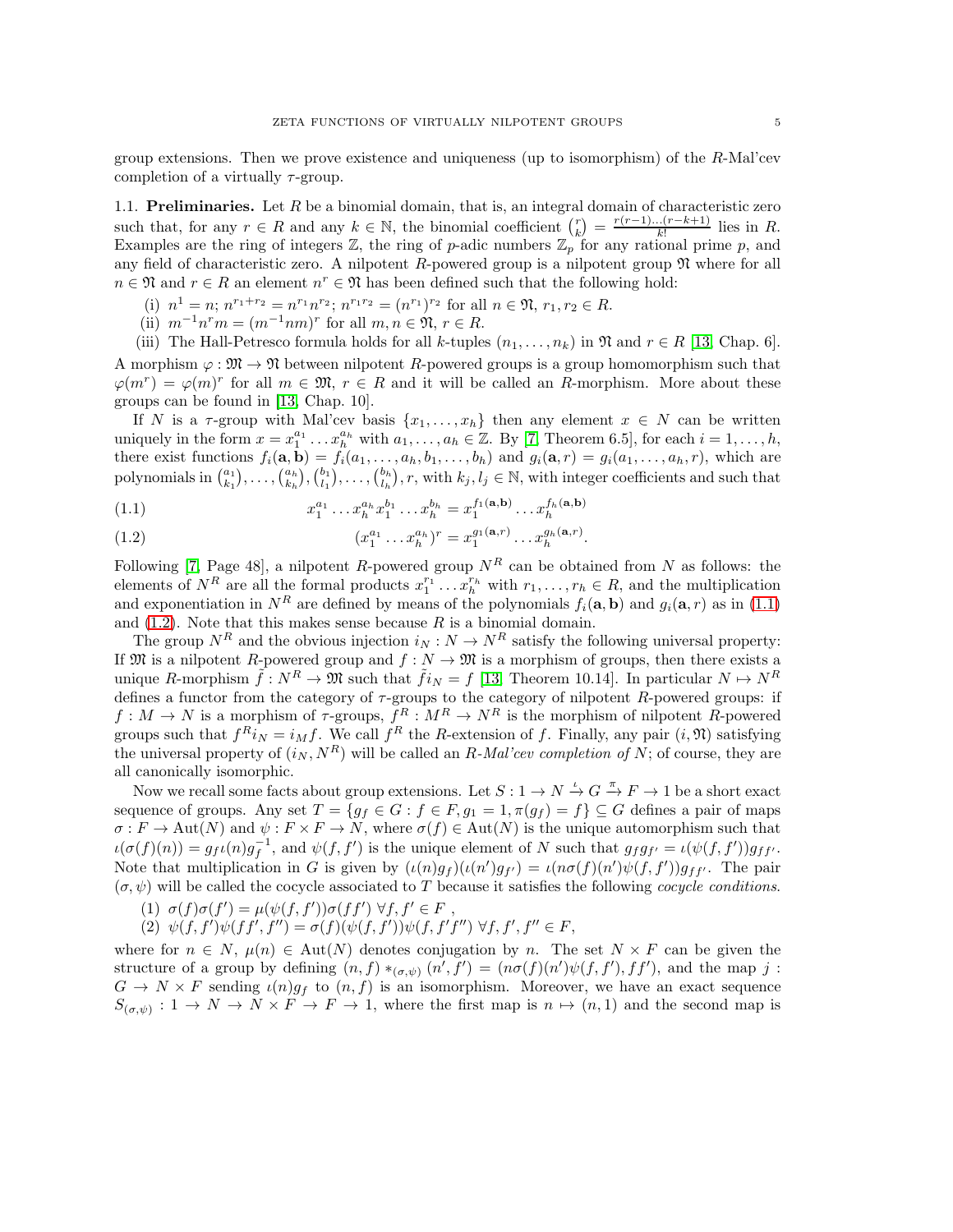the projection  $(n, f) \mapsto f$ . Clearly  $(id_N, j, id_F) : S \to S_{(\sigma, \psi)}$  is an isomorphism of short exact sequences.

Finally, given groups N, F and a couple of maps  $\sigma : F \to \text{Aut}(N)$  and  $\psi : F \times F \to N$  such that  $\sigma(1) = id_N$  and  $\psi(f, 1) = \psi(1, f) = 1$  for all  $f \in F$ , if  $(\sigma, \psi)$  satisfies the cocycle conditions stated above then we can define a group structure on  $N \times F$  and a short exact sequence  $S_{(\sigma,\psi)}$  just as we did in the last paragraph. We denote the group  $N \times F$  with this operation by  $N \times_{(\sigma,\psi)} F$ .

1.2. The R-Mal'cev completion of a virtually  $\tau$ -group. We keep the notation of the last subsection. By a virtually nilpotent R-powered group we mean a short exact sequence of groups  $\mathfrak{S}: 1 \to \mathfrak{N} \to \mathfrak{G} \to \mathfrak{F} \to 1$  where

a)  $\mathfrak{N}$  is a nilpotent R-powered group,

b)  $\mathfrak{F}$  is a finite group, and

c) for any  $g \in \mathfrak{G}$  the automorphism of  $\mathfrak{N}$  induced by conjugation by g is an R-morphism.

The morphisms of virtually nilpotent R-powered groups, also called R-morphisms, are the morphisms of short exact sequences  $(\alpha, \beta, \gamma) : \mathfrak{S} \to \mathfrak{S}'$  such that  $\alpha$  is an R-morphism. An R-Mal'cev completion of a virtually  $\tau$ -group  $S: 1 \to N \stackrel{\iota}{\to} G \stackrel{\pi}{\to} F \to 1$  is a virtually nilpotent R-powered group  $\mathfrak{S}: 1 \to \mathfrak{N} \xrightarrow{\iota_{\mathfrak{S}}} \mathfrak{G} \xrightarrow{\pi_{\mathfrak{S}}} \mathfrak{F} \to 1$  with a morphism  $(i, j, k): S \to \mathfrak{S}$  of short exact sequences such that  $i: N \to \mathfrak{N}$  is an R-Mal'cev completion of N and  $k: F \to \mathfrak{F}$  is an isomorphism. Note that j must be injective and  $\mathfrak{G} = \iota_{\mathfrak{S}}(\mathfrak{N})j(G)$ .

<span id="page-5-0"></span>**Proposition 1.1.** An R-Mal'cev completion of a virtually  $\tau$ -group always exists.

*Proof.* Given a virtually  $\tau$ -group  $S: 1 \to N \stackrel{\iota}{\to} G \stackrel{\pi}{\to} F \to 1$ , consider the R-Mal'cev completion  $i_N : N \to N^R$  of N. Choose a set  $T = \{g_f \in G : f \in F, g_1 = 1, \pi(g_f) = f\} \subseteq G$  and let  $(\sigma, \psi)$  be the associated cocycle. For  $f \in F$ , we put  $\tilde{\sigma}(f) = (\sigma(f))^R$  (*R*-extension of  $\sigma(f)$ ) and  $\tilde{\psi} = i_N \psi$ . It is easy to see that  $(\tilde{\sigma}, \tilde{\psi})$  satisfies the cocycle conditions. In fact, the second cocycle condition holds because it already holds for the pair  $(\sigma, \psi)$ , and to check the first cocycle condition for given  $f, f' \in F$ , we note that  $\tilde{\sigma}(f)\tilde{\sigma}(f')$  and  $\mu(\tilde{\psi}(f, f'))\tilde{\sigma}(ff')$  are R-extensions of  $\sigma(f)\sigma(f') = \mu(\psi(f, f'))\sigma(ff')$  and therefore they are equal.

We obtain a group  $G_T^R = N^R \times_{(\tilde{\sigma}, \tilde{\psi})} F$  and a natural short exact sequence  $1 \to N^R \to G_T^R \to$  $F \to 1$ . Defining  $j: G \to G_T^R$  by  $j(\iota(n)g_f) = (i_N(n), f)$  it is easy to check that  $(i_N, j, id_F)$  is an R-Mal'cev completion of S.

Our next task is to prove uniqueness of the  $R$ -Mal'cev completion up to a canonical isomorphism by showing that any R-Mal'cev completion solves a universal problem. Suppose we are given a virtually nilpotent group  $1 \to N \stackrel{\iota}{\to} G \stackrel{\pi}{\to} F \to 1$  with an R-Mal'cev completion  $(i, j, k) : S \to \mathfrak{S}$ , where  $\mathfrak{S}: 1 \to \mathfrak{N} \stackrel{\iota_{\mathfrak{S}}}{\longrightarrow} \mathfrak{G} \stackrel{\pi_{\mathfrak{S}}}{\longrightarrow} \mathfrak{F} \to 1$ . Choose a subset  $T = \{g_f \in G : f \in F, \pi(f) = f, g_1 = 1\} \subseteq G$ , let  $(\sigma, \psi)$  be the associated cocycle and let  $(\tilde{\sigma}, \tilde{\psi})$  be defined as in the proof of Proposition [1.1](#page-5-0) (replacing  $N^R$  by  $\mathfrak{N}$ ). It is easy to see that  $(\sigma_{\mathfrak{S}}, \psi_{\mathfrak{S}}) = (\tilde{\sigma}k^{-1}, \tilde{\psi}(k^{-1}, k^{-1}))$  is the cocycle of  $\mathfrak{S}$  associated to  $T_{\mathfrak{S}} = j(T)$ , and clearly  $\sigma_{\mathfrak{S}}(\pi_{\mathfrak{S}}(j(g_f))) = \tilde{\sigma}(f)$  and  $\psi_{\mathfrak{S}}(\pi_{\mathfrak{S}}(j(g_f)), \pi_{\mathfrak{S}}(j(g_{f'}))) =$  $\tilde{\psi}(f, f')$  for all  $f, f' \in F$ . We shall make use of these facts without mention in the proof of the next proposition.

<span id="page-5-1"></span>**Proposition 1.2.** Let  $(i, j, k) : S \to \mathfrak{S}$  be an R-Mal'cev completion of the virtually  $\tau$ -group S, where  $S: 1 \to N \stackrel{\iota}{\to} G \stackrel{\pi}{\to} F \to 1$  and  $\mathfrak{S}: 1 \to \mathfrak{N} \stackrel{\iota_{\mathfrak{S}}}{\to} \mathfrak{G} \to \mathfrak{F} \to 1$ . If  $\mathfrak{T}: 1 \to \mathfrak{M} \stackrel{\iota_{\mathfrak{T}}}{\to} \mathfrak{H} \stackrel{\pi_{\mathfrak{T}}}{\to} \mathfrak{K} \to 1$ is another virtually nilpotent R-powered group and  $(\alpha, \beta, \gamma) : S \to \mathfrak{T}$  is a morphism of short exact sequences of groups, then there exists a unique morphism of virtually nilpotent R-powered groups  $(\tilde{\alpha}, \beta, \tilde{\gamma}) : \mathfrak{S} \to \mathfrak{T}$  such that  $(\alpha, \beta, \gamma) = (\tilde{\alpha}, \beta, \tilde{\gamma}) \circ (i, j, k).$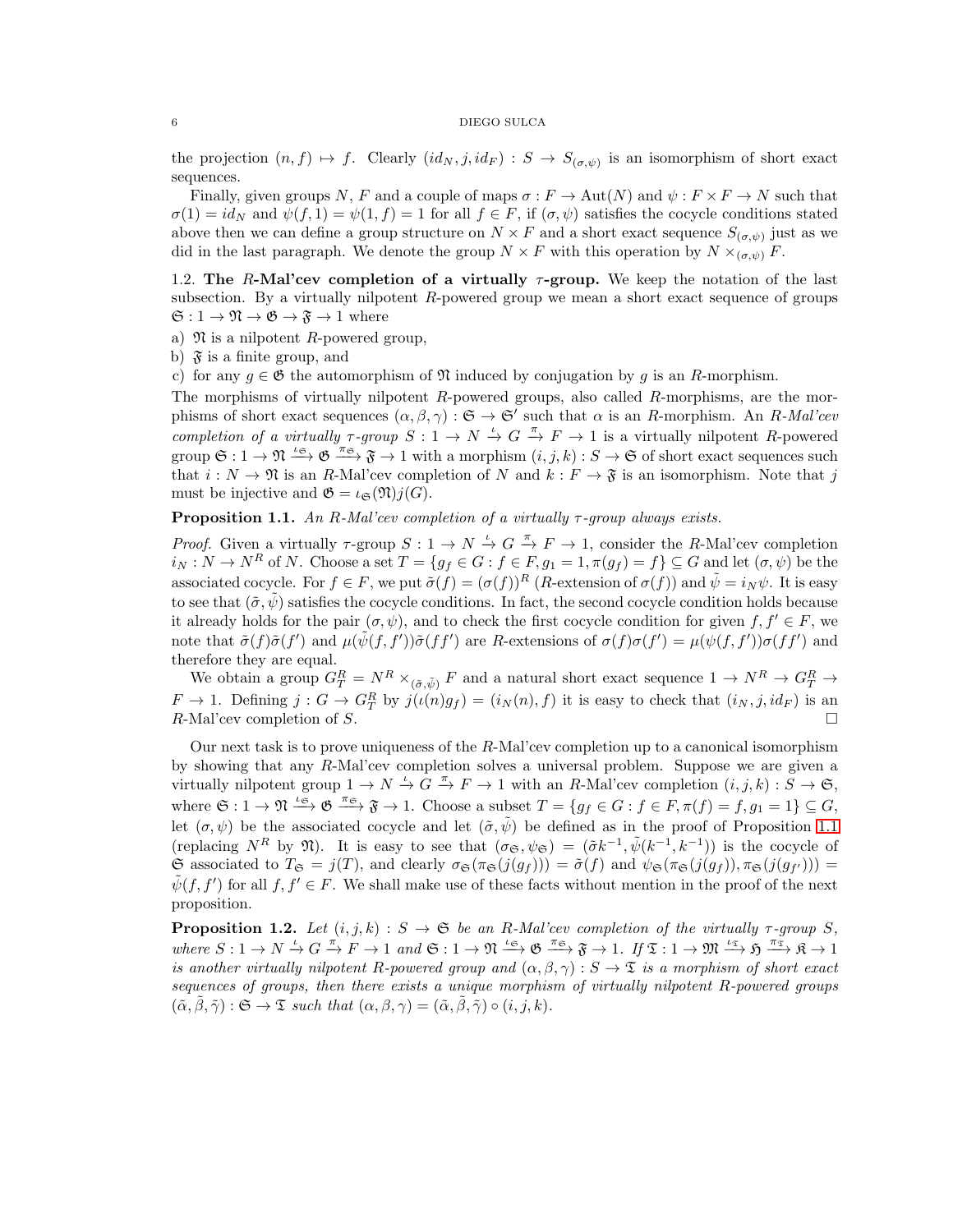*Proof.* Since  $i : N \to \mathfrak{N}$  is an R-Mal'cev completion of N there exists a unique morphism of nilpotent R-powered groups  $\tilde{\alpha} : \mathfrak{N} \to \mathfrak{M}$  such that  $\tilde{\alpha}i = \alpha$ ; since k is an isomorphism of groups there exists a unique morphism of groups  $\tilde{\gamma}$  :  $\tilde{\mathfrak{F}} \to \mathfrak{K}$  such that  $\tilde{\gamma}k = \gamma$ . Choose a subset  $T = \{g_f \in \mathfrak{F}\}$  $G: f \in F_1, \pi(g_f) = f, g_1 = 1$   $\subseteq G$ , let  $(\sigma, \psi)$  be the associated cocycle and let  $(\tilde{\sigma}, \tilde{\psi})$  and  $(\sigma_{\mathfrak{S}}, \psi_{\mathfrak{S}})$ be defined as in the paragraph before the proposition. Since  $\mathfrak{G} = \iota_{\mathfrak{S}}(\mathfrak{N})j(G)$ , to define  $\tilde{\beta}$  in order to satisfy the conditions  $\tilde{\beta}j = \beta$  and  $\tilde{\beta} \iota_{\mathfrak{S}} = \iota_{\tilde{\mathfrak{S}}} \tilde{\alpha}$  we are forced to do it as

$$
\tilde{\beta}(\iota_{\mathfrak{S}}(n)j(g_f)) = \iota_{\mathfrak{T}}(\tilde{\alpha}(n))\beta(g_f).
$$

Let us prove that  $\hat{\beta}$ , defined in this way, is a morphism of groups. On the one hand

$$
\tilde{\beta}(\iota_{\mathfrak{S}}(n)j(g_{f})\iota_{\mathfrak{S}}(n')j(g_{f'}))
$$
\n
$$
= \tilde{\beta}(\iota_{\mathfrak{S}}(n\sigma_{\mathfrak{S}}(\pi_{\mathfrak{S}}(j(g_{f})))(n')\psi_{\mathfrak{S}}(\pi_{\mathfrak{S}}(j(g_{f})), \pi_{\mathfrak{S}}(j(g_{f}))))j(g_{ff'}))
$$
\n
$$
= \tilde{\beta}(\iota_{\mathfrak{S}}(n\tilde{\sigma}(f)(n')\tilde{\psi}(f, f'))j(g_{ff'}))
$$
\n
$$
= \iota_{\mathfrak{T}}(\tilde{\alpha}(n\tilde{\sigma}(f)(n')\tilde{\psi}(f, f')))\beta(g_{ff'})
$$
\n(1.3)\n
$$
= \iota_{\mathfrak{T}}(\tilde{\alpha}(n)\tilde{\alpha}(\tilde{\sigma}(f)(n'))\tilde{\alpha}(\tilde{\psi}(f, f')))\beta(g_{ff'}).
$$

<span id="page-6-0"></span>On the other hand

$$
\tilde{\beta}(\iota_{\mathfrak{S}}(n)j(g_f))\tilde{\beta}(\iota_{\mathfrak{S}}(n')j(g_{f'}))
$$
\n
$$
= \iota_{\mathfrak{T}}(\tilde{\alpha}(n))\beta(g_f)\iota_{\mathfrak{T}}(\tilde{\alpha}(n'))\beta(g_{f'})
$$
\n
$$
= \iota_{\mathfrak{T}}(\tilde{\alpha}(n)\tau_{\beta(g_f)}(\tilde{\alpha}(n')))\beta(g_f)\beta(g_{f'}),
$$

where  $\tau_{\beta(g_f)} \in \text{Aut}_R(\mathfrak{M})$  is the automorphism such that  $\iota_{\mathfrak{T}}(\tau_{\beta(g_f)}(m)) = \beta(g_f) \iota_{\mathfrak{T}}(m) (\beta(g_f))^{-1}$ ; since  $\beta(g_f)\beta(g_{f'}) = \beta(g_f g_{f'}) = \beta(\iota(\psi(f, f'))g_{ff'}) = \iota_{\mathfrak{T}}(\tilde{\alpha}(\iota(\psi(f, f'))))\beta(g_{ff'})$ , our last expression becomes

<span id="page-6-1"></span>(1.4) 
$$
\iota_{\mathfrak{T}}(\tilde{\alpha}(n)\tau_{\beta(g_f)}(\tilde{\alpha}(n'))\tilde{\alpha}(\tilde{\psi}(f,f')))\beta(g_{ff'}).
$$

Looking at [\(1.3\)](#page-6-0) and [\(1.4\)](#page-6-1) we see that we only need to check that the morphisms  $\iota_{\tilde{\mathcal{I}}} \tilde{\alpha} \tilde{\sigma}(f)$  and  $\iota_{\mathfrak{T}\beta(q_f)}\tilde{\alpha}$  from  $\mathfrak{N}$  to  $\iota_{\mathfrak{T}}(\mathfrak{M})$  are equal. Since they are clearly R-morphisms it is enough to check that they are both extension to  $\mathfrak{N}$  of the map  $N \to \iota_{\mathfrak{R}}(\mathfrak{M})$  given by  $n \mapsto \beta(g_f\iota(n)g_f^{-1})$ . For the first map we have

$$
\iota_{\mathfrak{T}}(\tilde{\alpha}(\tilde{\sigma}(f)(i(n)))) = \iota_{\mathfrak{T}}(\tilde{\alpha}(i(\sigma(f)(n)))) = \iota_{\mathfrak{T}}(\alpha(\sigma(f)(n)))
$$

$$
= \beta(\iota(\sigma(f)(n))) = \beta(g_f \iota(n) g_f^{-1}).
$$

For the second map we have

$$
\iota_{\mathfrak{T}}(\tau_{\beta(g_f)}(\tilde{\alpha}(i(n)))) = \beta(g_f)\iota_{\mathfrak{T}}(\tilde{\alpha}(i(n)))\beta(g_f^{-1})
$$
  
=  $\beta(g_f)\iota_{\mathfrak{T}}(\alpha(n))\beta(g_f^{-1})$   
=  $\beta(g_f)\beta(\iota(n))\beta(g_f^{-1})$   
=  $\beta(g_f\iota_1(n)g_f^{-1}).$ 

We conclude that  $\tilde{\beta}$  is a morphism and by definition it is the unique morphism satisfying  $\tilde{\beta} \iota_{\mathfrak{S}} = \iota_{\mathfrak{S}} \tilde{\alpha}$ and  $\tilde{\beta}j = \beta$ . We still have to verify that  $\pi_{\tilde{\mathcal{I}}}\tilde{\beta} = \tilde{\gamma}\pi_{\mathfrak{S}}$ . This follows from

$$
\pi_{\mathfrak{T}}(\tilde{\beta}(\iota_{\mathfrak{S}}(n)j(g_f))) = \pi_{\mathfrak{T}}(\iota_{\mathfrak{T}}(\tilde{\alpha}(n))\beta(g_f)) = \pi_{\mathfrak{T}}(\beta(g_f)) = \gamma(f) = \tilde{\gamma}(k(f))
$$

$$
= \tilde{\gamma}(\pi_{\mathfrak{S}}(j(g_f))) = \tilde{\gamma}\pi_{\mathfrak{S}}(\iota(n)j(g_f)),
$$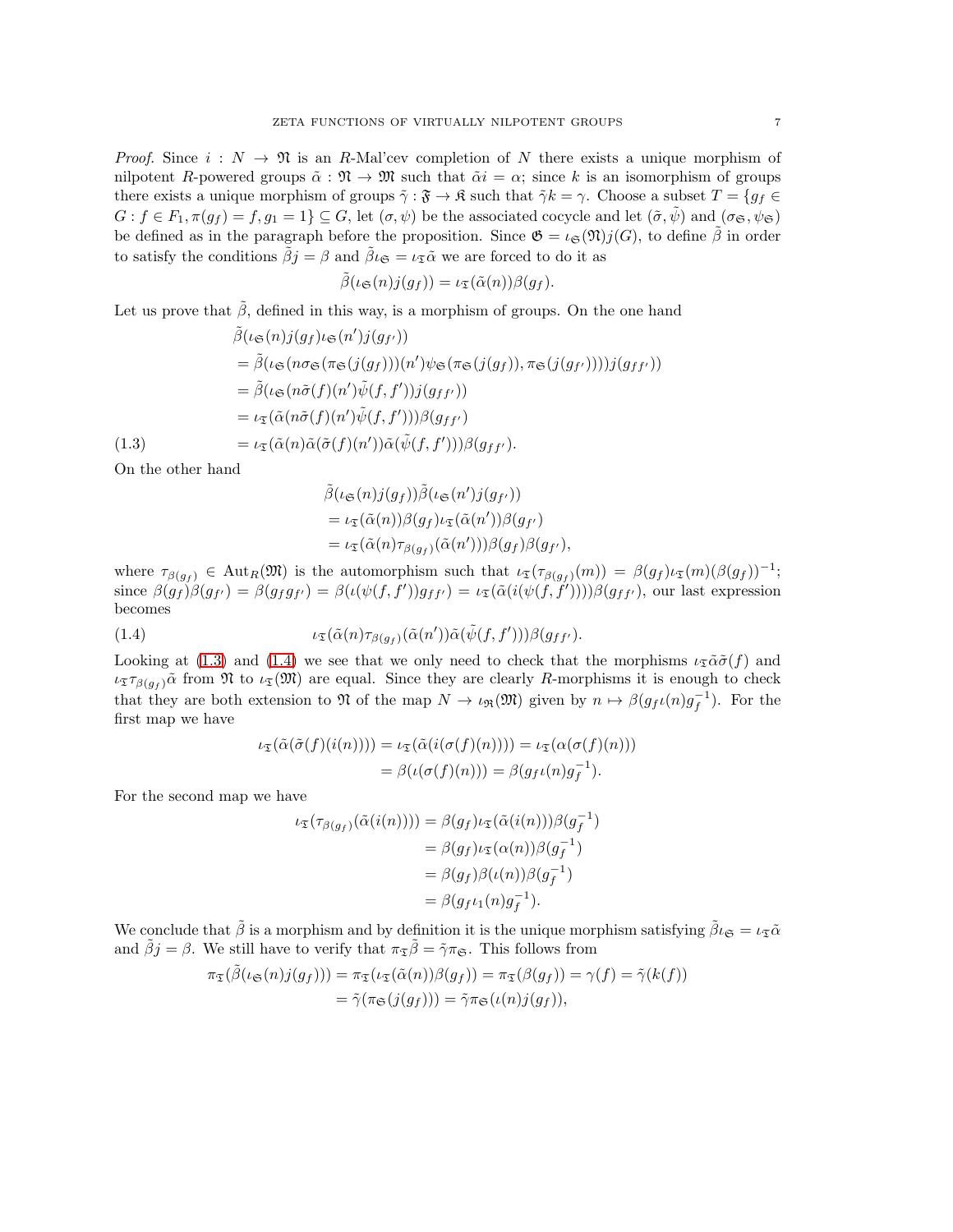**Corollary 1.3.** If  $(i_1, j_1, k_1) : S \to \mathfrak{S}_1$  and  $(i_2, j_2, k_2) : S \to \mathfrak{S}_2$  are R-Mal'cev completions of a virtually  $\tau$ -group S, then there exists a unique R-isomorphism  $(u, v, w) : \mathfrak{S}_1 \to \mathfrak{S}_2$  of such that  $(i_1, vj_1, wk_1) = (i_2, j_2, k_2).$ 

*Proof.* This follows from Proposition [1.2](#page-5-1) with  $\alpha = i_2, \beta = j_2$  and  $\gamma = i_3$ .

This allows us to talk about the R-Mal'cev completion of a virtually  $\tau$ -group. Moreover, as a formal consequence of Proposition [1.2](#page-5-1) we also obtain

<span id="page-7-1"></span>Corollary 1.4. The R-Mal'cev completion defines a functor from the category of virtually  $\tau$ -groups to the category of virtually nilpotent R-powered groups.

# 2. Expression of zeta functions as Euler products of cone integrals

The main task of this section is the proof of Theorem 1. First, we will reformulate this theorem (see Theorem [2.3\)](#page-8-0) and after several steps we will prove the new version. As a result of one of these steps, we will obtain Corollary 1 (see Corollary [2.8\)](#page-12-0). Then, after establishing some consequences of Theorem 1, we will make use of some facts about Mal'cev completions of virtually  $\tau$ -groups that we have proved in the last section to give a proof of Theorem 2. At the end of the section we shall give the proof of Theorem 3.

2.1. Decomposition of  $\zeta_{S,K}^*(s)$  as an Euler product. Let  $S: 1 \to N \stackrel{\iota}{\to} G \stackrel{\pi}{\to} F \to 1$  be a virtually  $\tau$ -group and let  $\hat{\mathbb{Z}}$  be the profinite completion of  $\mathbb{Z}$ , which is a binomial domain. The  $\widehat{\mathbb{Z}}$ -Mal'cev completion of S is just  $(i, j, id_F) : S \to \widehat{S} \ (= 1 \to \widehat{N} \stackrel{\widehat{\iota}}{\to} \widehat{G} \stackrel{\widehat{\pi}}{\to} \widehat{F} \to 1)$ , where  $i : N \to \widehat{N}$ ,  $j: G \to \widehat{G}$  and  $id_F : F \to \widehat{F}$  are the profinite completions of N, G and F respectively. We shall refer to  $S \to \widehat{S}$  as the profinite completion of S. For simplicity, we assume that N, G and  $\widehat{N}$  are all subgroups of  $\widehat{G}$  and  $i, j, \iota$  and  $\widehat{\iota}$  are inclusion maps. This will allow us, for example, to write intersections of subgroups of G with N instead of writing pre-images by the map  $\iota$ .

Every finite index subgroup of  $\widehat{G}$  is open because G is finitely generated [\[11\]](#page-16-10), therefore the usual correspondence between finite index subgroups of a group and open subgroups of its profinite completion  $(A \mapsto \overline{A})$ , where  $\overline{A}$  is the topological closure of A in  $\overline{G}$  ) gives an isomorphism of lattices  $\mathscr{F}_G^* \to \mathscr{F}_{\widehat{G}}^*$  preserving the relative index  $([\overline{B} : \overline{A}] = [B : A]$  if  $A \leq B$ ), and such that the composition  $\mathscr{F}_G^* \to \mathscr{F}_{\widehat{G}}^* \xrightarrow{\widehat{\pi}} \mathscr{F}_F^*$  coincides with the map  $\mathscr{F}_G^* \xrightarrow{\pi} \mathscr{F}_F^*$ . These facts imply that for  $K \in \mathscr{F}_{F}^*$ ,  $A \in \mathscr{F}_{S,K}^*$  if and only if  $\overline{A} \in \mathscr{F}_{\widehat{S},K}^*$  and, for each prime  $p, A \in \mathscr{F}_{S,K,p}^*$  if and only if  $\overline{A} \in \mathscr{F}_{\widehat{S},K,p}^*$ . We conclude

<span id="page-7-0"></span>**Proposition 2.1.** Let S be a virtually  $\tau$ -group with profinite completion  $\widehat{S}$ . Then for each  $K \in \mathscr{F}_{F}^{*}$  we have  $\zeta_{S,K}^{*}(s) = \zeta_{\widehat{S},K}^{*}(s)$  and, for each prime  $p$ ,  $\zeta_{S,K,p}^{*}(s) = \zeta_{\widehat{S},K,p}^{*}(s)$ .

For a prime p, let  $\mathbb{Z}_p$  be the ring of p-adic integers. Write  $\widehat{N} = \prod_p \widehat{N}_p$ , where  $\widehat{N}_p$  is the pro-p Sylow subgroup of  $\widehat{N}$ , and for a fixed prime p let  $N'_{p} = \prod_{q \neq p} \widehat{N}_{p}$ , where the product is taken over all primes q different from p. Note that  $N'_p$  is a closed characteristic subgroup of  $\hat{N}$ ,  $\hat{N}_p = \hat{N} / N'_p$ is the pro-p completion of N and, therefore, it is also the  $\mathbb{Z}_p$ -Mal'cev completion of N. Thus  $S_p: 1 \to \hat{N}/N'_p \to \hat{G}/N'_p \to F \to 1$  is the  $\mathbb{Z}_p$ -Mal'cev completion of S. We shall use the more comfortable notation  $N_p = \hat{N}_p/N'_p$ ,  $G_p = \hat{G}/N'_p$  and write  $S_p : 1 \to N_p \xrightarrow{\iota_p} G_p \xrightarrow{\pi_p} F \to 1$ .

 $\Box$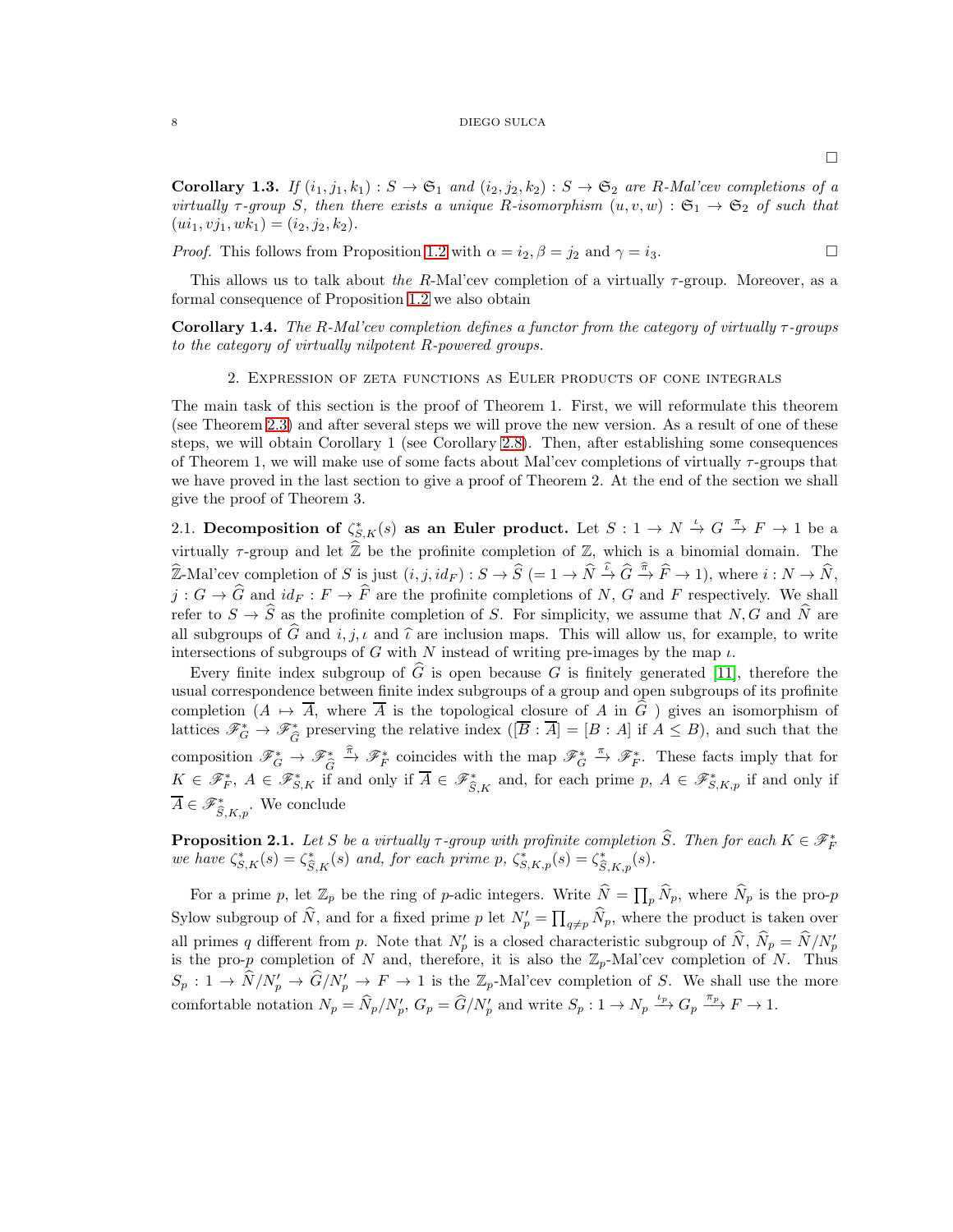The following proposition was proved in [\[5,](#page-16-3) Proposition 2.2] under stronger assumptions. The proof here is essentially the same but we shall include it for the sake of completeness.

<span id="page-8-1"></span>**Proposition 2.2.** Let  $S: 1 \to N \stackrel{\iota}{\to} G \stackrel{\pi}{\to} F \to 1$  be a virtually  $\tau$ -group. Then for each  $K \in \mathscr{F}_F^*$ 

(2.1) 
$$
\zeta_{S,K}^*(s) = \prod_{p \ prime} \zeta_{S,K,p}^*(s) = \prod_{p \ prime} \zeta_{S_p,K}^*(s).
$$

*Proof.* By Proposition [2.1,](#page-7-0) to prove the first equality it is enough to show that  $\zeta_{\widehat{S},K}(s) = \prod_p \zeta_{\widehat{S},K,p}^*(s)$ . For  $A \in \mathscr{F}_{\widehat{S},K}^*$ , we have that  $A \in \mathscr{F}_{\widehat{S},K,p}^*$  if and only if  $A \cap \widehat{N}$  has index a power of p in  $\widehat{N}$ , and this is the case if and only if  $A \cap N$  contains  $N'_{p}$ ; therefore, the map  $A \mapsto A/N'_{p}$  gives an isomorphism of lattices between  $\mathscr{F}_{\widehat{S},K,p}^*$  and  $\mathscr{F}_{S_p,K}^*$ , and the second equality holds.

Since each  $N'_p$  is a closed normal subgroup of  $\widehat{G}$ , it follows that for any  $A \in \mathscr{F}_{\widehat{S},K}^*$  we have  $AN'_p \in \mathscr{F}_{\widehat{S},K,p}^*$ ; therefore, we obtain a map  $\Psi^* : \mathscr{F}_{\widehat{S},K}^* \to \prod_p \mathscr{F}_{\widehat{S},K,p}^*$  given by  $A \to (AN'_p)_p$ . Note that given  $A \in \mathscr{F}_{\widehat{S},K}^*$ , for all but a finite number of primes p one has  $AN'_p = \widehat{\pi}^{-1}(K)$ .

Given  $A \in \mathscr{F}_{\widehat{S},K}^*$ , we have  $A = \bigcap_p A N'_p$  because  $[\widehat{\pi}^{-1}(K) : A] = [\widehat{N} : A \cap \widehat{N}] = \prod_p [\widehat{N} : A \cap \widehat{N}]$  $(A \cap \hat{N})N'_{p} = \prod_{p} [\hat{N} : AN'_{p} \cap \hat{N}] = \prod_{p} [\hat{\pi}^{-1}(K) : AN'_{p}] = [\hat{\pi}^{-1}(K) : \cap_{p} AN'_{p}].$  Reciprocally, given  $A_p \in \mathscr{F}_{\widehat{S},K,p}^*$ , where  $A_p = \widehat{\pi}^{-1}(K)$  for all but a finite number of primes p, then for  $A = \cap_p A_p$  we have  $[A\widehat{N}: A] = [\widehat{N}: A \cap \widehat{N}] = [\widehat{N}: \cap_p(A_p \cap \widehat{N})] = \prod_p [\widehat{N}: A_p \cap \widehat{N}] = \prod_p [\widehat{\pi}^{-1}(K): A_p] = [\widehat{\pi}^{-1}: \cap_p A_p].$ Therefore  $A\widehat{N} = \widehat{\pi}^{-1}(K)$  and since we also obtained  $[\widehat{\pi}^{-1}(K) : A] = \prod_{p} [\widehat{\pi}^{-1}(K) : A N'_{p}]$  the obvious inclusion  $AN'_p \subseteq A_p$  implies  $A_p = AN'_p$ .

We conclude that the map  $A \mapsto (A N'_p)_p$  gives a bijection between  $\mathscr{F}_{\widehat{S},K}^*$  and the set of those  $(A_p)_p \in \prod_p \mathscr{F}_{\widehat{S},K,p}^*$  such that  $A_p = \widehat{\pi}^{-1}(K)$  for all but a finite number of primes p, and moreover  $[\widehat{\pi}^{-1}(K):A]=\prod_{p}[\widehat{\pi}^{-1}(K):AN'_{p}].$  This is exactly the translation of the Euler product we wanted to prove.  $\square$ 

2.2. Expression of  $\zeta_{S,K}^*(s)$  as an Euler product of cone integrals. From now on we shall fix a virtually  $\tau$ -group  $S: 1 \to N \stackrel{\iota}{\to} G \stackrel{\pi}{\to} F \to 1$ , where  $\iota$  is an inclusion map, and let  $h = h(N)$  be the Hirsch length of N. We shall keep the notation of the last subsection.

<span id="page-8-0"></span>**Theorem 2.3.** For each  $K \in \mathcal{F}_F^*$ , there are some cone integral data  $\mathcal{D}^*$  such that, for each prime  $p,$ 

$$
\zeta_{S_p,K}^*(s) = (1 - p^{-1})^{-h} Z_{\mathcal{D}^*}(s - h - |K| + 1, p).
$$

The method we shall use to express  $\zeta_{S_p,K}^*(s)$  as a p-adic integral is essentially the same as the one used in  $[2]$  to study zeta functions of compact p-adic analytic groups (extensions of uniform pro-p groups by finite groups).

Fix a Mal'cev basis  $(x_1, \ldots, x_h)$  for N. For each  $i = 1, \ldots, h$  let us denote by  $N^{(i)}$  and  $N_p^{(i)}$ respectively the sets  $\{x_i^{a_i} \dots x_h^{a_h} : a_i, \dots, a_h \in \mathbb{Z}\}\$  and  $\{x_i^{a_i} \dots x_h^{a_h} : a_i, \dots, a_n \in \mathbb{Z}_p\}$ . By definition of Mal'cev basis, each  $N^{(i)}$  (resp.  $N_p^{(i)}$ ) is a normal subgroup of N (resp.  $N_p$ ),  $N^{(i)}/N^{(i+1)} \cong \mathbb{Z}$ (resp.  $N_p^{(i)}/N_p^{(i+1)} \cong \mathbb{Z}_p$ );  $N_p^{(i)}$  is the closure of  $N^{(i)}$  in  $N_p$  and it can be identified with the prop completion of  $N^{(i)}$ . Moreover,  $(x_i, \ldots, x_h)$  is a Mal'cev basis for  $N_p^{(i)}$ . For an h-tuple  $\mathbf{a} =$  $(a_1, \ldots, a_h) \in \mathbb{Z}_p^h$ , we write  $\mathbf{x}^{\mathbf{a}} = x_1^{a_1} \ldots x_h^{a_h} \in N_p$ .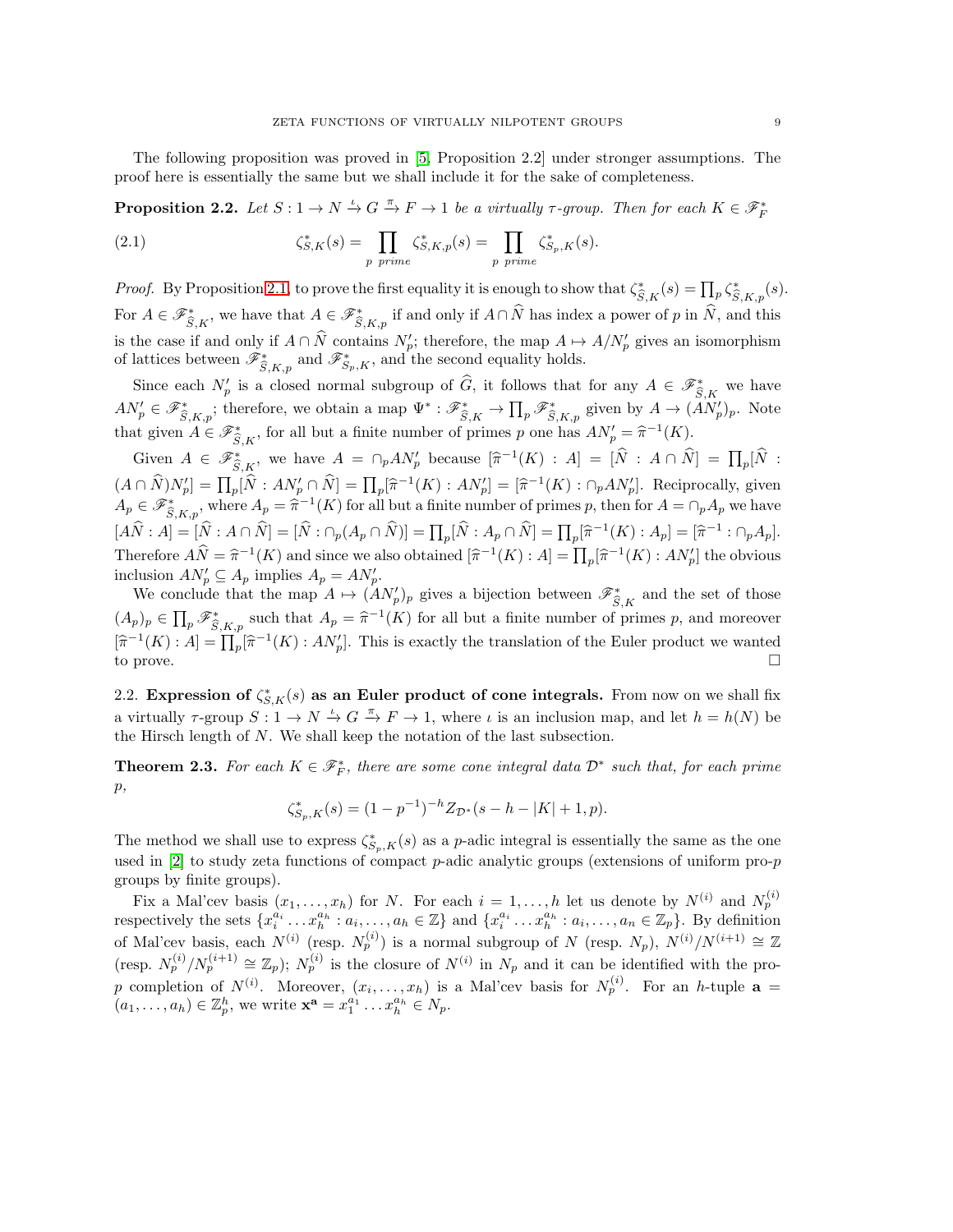For each open subgroup  $B \leq N_p$ , there exists an upper triangular matrix  $\mathbf{t} \in Tr(h, \mathbb{Z}_p)$  such that  $B = \{(\mathbf{x}^{t_1})^{\lambda_1} \dots (\mathbf{x}^{t_h})^{\lambda_h} : \lambda_1, \dots, \lambda_h \in \mathbb{Z}_p\}$  (here  $t_1, \dots, t_h$  are the row vectors of t). We shall say that such a t represents a good basis for B. It is easy to see that  $B^{(i)} := B \cap N_p^{(i)} =$  $\{(\mathbf{x}^{t_i})^{\lambda_i} \dots (\mathbf{x}^{t_h})^{\lambda_h} : \lambda_i, \dots, \lambda_h \in \mathbb{Z}_p\}.$  Let  $\mathcal{M}_p(B)$  denote the set of all those  $\mathbf{t} \in Tr(h, \mathbb{Z}_p)$ representing a good basis for B. The following facts are proved in [\[6,](#page-16-0) Section 2].

- (1)  $\mathcal{M}_p(B)$  is an open subset of  $Tr(h, \mathbb{Z}_p)$ .
- (2) For  $\mathbf{t} \in \mathcal{M}_p(B)$ , the norm  $|t_{ii}|_p$  depends only on B.
- (3)  $\mu(\mathcal{M}_p(B)) = (1 p^{-1})^h \prod_{i=1}^h |t_{ii}|_p^i$ , where  $\mu$  is the Haar measure on  $Tr(h, \mathbb{Z}_p)$  normalized in such a way that  $\mu(Tr(h, \mathbb{Z}_p)) = 1$ .
- (4)  $[N_p : B] = \prod_{i=1}^h |t_{ii}|_p^{-1}.$

Denote by  $\mu_{N_p}$  and  $\mu_{\mathbb{Z}_p^h}$  the Haar measure on  $N_p$  and  $\mathbb{Z}_p^h$  respectively, normalized in such a way that  $\mu_{N_p}(N_p) = \mu_{\mathbb{Z}_p^h}(\mathbb{Z}_p^h) = 1.$ 

<span id="page-9-0"></span>**Lemma 2.4.** The map  $\varphi : \mathbf{a} \mapsto \mathbf{x}^{\mathbf{a}}$  is a homeomorphism from  $\mathbb{Z}_p^h$  onto  $N_p$  which preserves measure, that is, such that  $\mu_{N_p}(\varphi(S)) = \mu_{\mathbb{Z}_p^h}(S)$  for every open subset S of  $\mathbb{Z}_p^h$ . In particular, if B is an open subgroup of  $N_p$  and  $x \in N_p$  then  $\mu({\{a \in \mathbb{Z}_p^h : \mathbf{x}^a \in xB\}}) = [N_p : B]^{-1}$ .

*Proof.* For  $x \in N_p$  and an open subgroup B of  $N_p$  we clearly have that  $\mu_{N_p}(xB) = [N_p : B]^{-1}$ , and since these sets xB form a basis for the topology of  $N_p$  it is left to prove the last assertion. This will be done by induction on h. The case  $h = 1$  being trivial we suppose that  $h > 1$ . Let  $x = x_1^{\delta_1} \dots x_h^{\delta_h} \in N_p$  and  $B \le N_p$  an open subgroup of  $N_p$ . Choose  $\mathbf{t} \in Tr(h, \mathbb{Z}_p)$  representing a good basis for  $B$ . Then

$$
xB=\bigcup_{\lambda\in\mathbb{Z}_p}x_1^{\delta_1}\dots x_h^{\delta_h}(x_1^{t_{11}}\dots x_h^{t_{hh}})^{\lambda}B^{(2)}=\bigcup_{\lambda\in\mathbb{Z}_p}x_1^{\delta_1+\lambda t_{11}}x_2^{p(\lambda)}\dots x_h^{p_h(\lambda)}B^{(2)},
$$

where  $p_2(\lambda), \ldots, p_h(\lambda)$  are polynomial functions in  $\lambda$  with rational coefficients [\[7,](#page-16-9) Theorem 6.5]. We write  $x(\lambda) = x_2^{p(\lambda)} \dots x_h^{p_h(\lambda)} \in N_p^{(2)}$ . Then

$$
\varphi^{-1}(xB) = \{ (a_1, \dots, a_h) \in \mathbb{Z}_p^h : \exists \lambda \in \mathbb{Z}_p, a_1 = \delta_1 + \lambda t_{11}, x_2^{a_2} \dots x_h^{a_h} \in x(\lambda)B^{(2)} \}
$$
  
=  $\{ (a_1, \dots, a_h) \in \mathbb{Z}_p^h : a_1 \in \delta_1 + t_{11}\mathbb{Z}_p, x_2^{a_2} \dots x_h^{a_h} \in x(\frac{a_1 - \delta_1}{t_{11}})B^{(2)} \}$ 

The inductive hypothesis implies that  $\mu_{\mathbb{Z}_p^{h-1}}(\{(a_2,\ldots,a_h)\in \mathbb{Z}_p^{h-1}: x_2^{a_2}\ldots x_h^{a_h}\in x(\frac{a_1-\delta_1}{t_{11}})B^{(2)}\})=$  $[N_p^{(2)}:B^{(2)}]^{-1}$ , and because  $\mu_{\mathbb{Z}_p}(\delta_1+t_{11}\mathbb{Z}_p) = |t_{11}|_p = [N_p:BN_p^{(2)}]^{-1}$  we conclude that  $\mu_{\mathbb{Z}_p^h}(xB) =$  $[N_p : BN_p^{(2)}]^{-1} [N_p^{(2)} : B \cap N_p^{(2)}]^{-1} = [N_p : B]^{-1}$ .

Now, choose a subset  $\{g_f \in G : f \in F, \pi(g_f) = f, g_1 = 1, g_{f^{-1}} = g_f^{-1}\} \subseteq G$ . For  $A \in \mathscr{F}_{S_p, K}$ , it is easy to see that there exist elements  $n_f \in N_p$ ,  $f \in K$ , such that

$$
A = (A \cap N_p) \cup \bigcup_{f \in K, f \neq 1} g_f n_f (A \cap N_p).
$$

This allows us to define  $\mathcal{T}_p(A)$  as the set of all pairs of matrices  $(\mathbf{t}, \mathbf{v}) \in Tr(h, \mathbb{Z}_p) \times M_{K\setminus\{1\}\times h}(\mathbb{Z}_p)$ (here  $M_{K\setminus\{1\}\times h}(\mathbb{Z}_p)$  stands for  $\prod_{f\in K\setminus\{1\}}\mathbb{Z}_p^h$ ) such that t represents a good basis for  $A\cap N_p$  and {1} ∪  $\bigcup$  {gfx<sup>vf}</sup>} is a transversal for the cosets of  $A \cap N_p$  in A (here  $\mathbf{v}_f \in \mathbb{Z}_p^h$  is the f-th row  $f\in K\backslash\{1\}$ 

vector of the matrix  $\mathbf{v} \in M_{K \setminus \{1\} \times h}(\mathbb{Z}_p)).$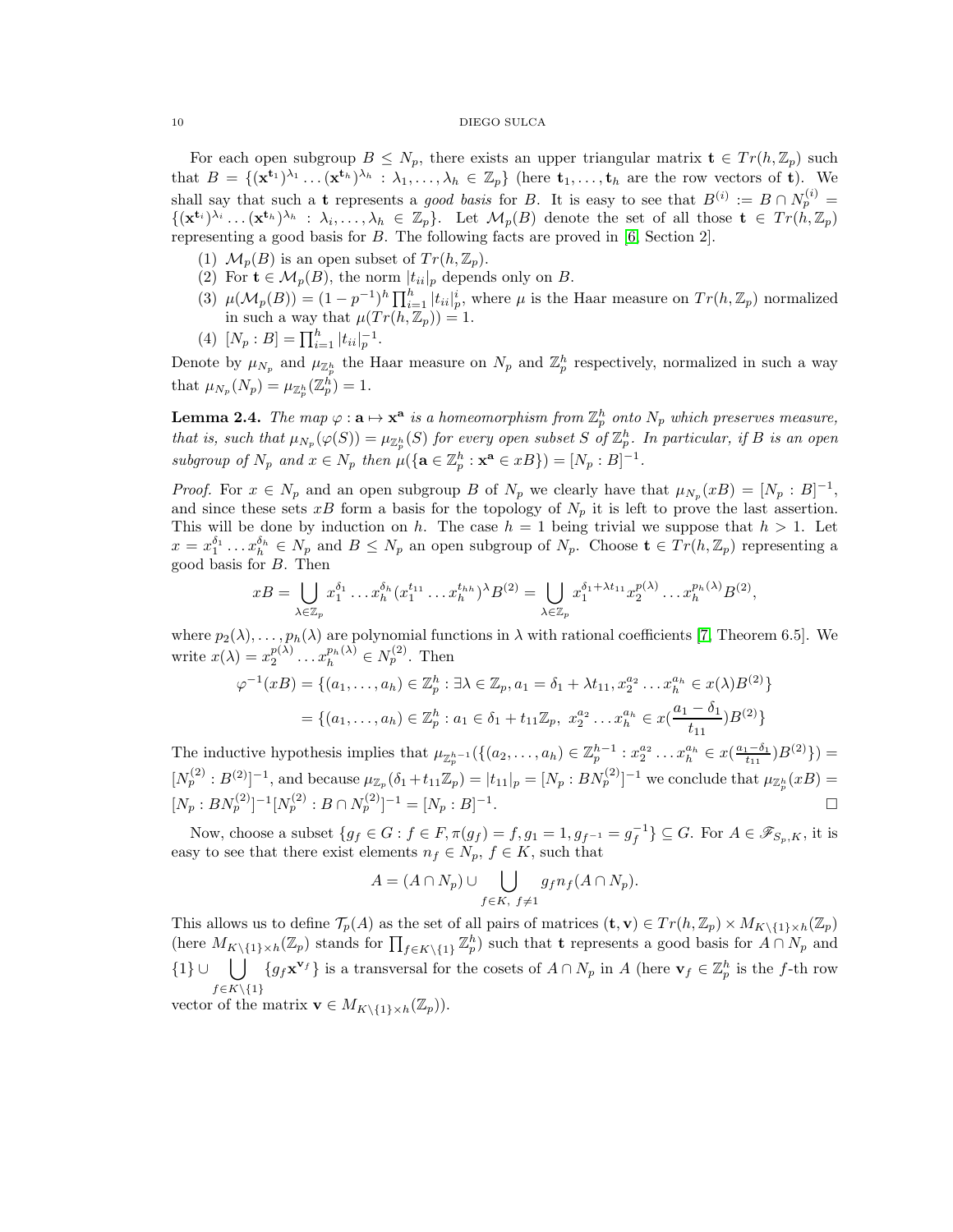**Lemma 2.5.**  $\mathcal{T}_p(A)$  is an open subset of  $Tr(h, \mathbb{Z}_p) \times M_{K\setminus\{1\}\times h}(\mathbb{Z}_p)$  with Haar measure

$$
\mu(\mathcal{T}_p(A)) = (1 - p^{-1})^h \prod_{i=1}^h |t_{ii}|_p^{i+|K|-1}.
$$

*Proof.* If  $A = (A \cap N_p) \cup \bigcup_{f \in K \setminus \{1\}} g_f n_f(A \cap N_p)$  with  $n_f \in N_p$ , then clearly  $(\mathbf{t}, \mathbf{v}) \in \mathcal{T}_p(A)$  if and only if  $\mathbf{t} \in \mathcal{M}_p(A \cap N_p)$  and  $g_f \mathbf{x}^{\mathbf{v}_f}(A \cap N_p) = g_f n_f(A \cap N_p)$  for all  $f \in K \setminus \{1\}$ . The last equality is equivalent to  $\mathbf{x}^{\mathbf{v}_f} \in n_f(A \cap N_p)$  and this is again equivalent to  $\mathbf{v}_f \in \varphi^{-1}(n_f(A \cap N_p))$ . Therefore  $\mathcal{T}_p(A) = \mathcal{M}_p(A \cap N_p) \times \prod_{f \in K \setminus \{1\}} \varphi^{-1}(n_f(A \cap N_p))$  and this is an open subset of  $Tr(h, \mathbb{Z}_p) \times$  $M_{K\setminus\{1\}\times h}(\mathbb{Z}_p)$ . Using Lemma [2.4](#page-9-0) and the formulae for  $\mu(\mathcal{M}_p(A \cap N_p))$  and  $[N_p : A \cap N_p]$  listed above, one obtains the desired formula for  $\mu(\mathcal{T}_p(A))$ .

<span id="page-10-0"></span>Defining  $\mathcal{T}_{K,p}^* = \bigcup_{A \in \mathscr{F}_{S_p,K}^*} \mathcal{T}_p(A)$  and arguing as in the proof of Proposition 2.6 of [\[6\]](#page-16-0), one obtains

(2.2) 
$$
\zeta_{S_p,K}^*(s) = (1 - p^{-1})^{-h} \int_{\mathcal{T}_{K,p}^*} \prod_{i=1}^h |t_{ii}|_p^{s-i-|K|+1} d\mu.
$$

The next step is to describe  $\mathcal{T}_{K,p}^{\leq}$  and  $\mathcal{T}_{K,p}^{\prec}$  as sets of matrices with entries satisfying cone conditions, that is, we want to find a finite set of polynomials  $p_i^*, q_i^*$  in an appropriate number of variables with rational coefficients such that, for each prime  $p, \ T^*_{K,p} = \{(\mathbf{t}, \mathbf{v}) \in Tr(h, \mathbb{Z}_p) \times$  $M_{K\setminus\{1\}\times h}(\mathbb{Z}_p): p_i^*(\mathbf{t}, \mathbf{v}) | q_i^*(\mathbf{t}, \mathbf{v})\}$  up to a set of measure zero. One condition for a pair  $(\mathbf{t}, \mathbf{v})$  to be in  $\mathcal{T}_{K,p}^*$  is that t must represent a good basis for some  $B \in \mathscr{F}_{N_p}^*$ . We will see that this condition can be described using cone conditions, and then we will see that the other conditions on  $(t, v)$ to be in  $\mathcal{T}_{K,p}^*$  are a finite number of conditions of the form  $\mathbf{x}^{\mathbf{h}(\mathbf{t},\mathbf{v})} \in \overline{\langle \mathbf{x}^{\mathbf{t}_1}, \ldots, \mathbf{x}^{\mathbf{t}_h} \rangle} \subseteq N_p$ , where  $\mathbf{h} = (h_1, \ldots, h_h)$  and each  $h_i$  is a polynomial with rational coefficients not depending on p (here the  $bar$  · denotes topological closure in  $N_p$ ). Therefore we have to translate this kind of conditions into cone conditions and this is what we will do first.

At this point, we need to set up some further notations and conventions. All the polynomials will have coefficients in Q. There will be polynomials in many different numbers of variables and instead of trying to define them precisely, we shall deduce their definitions from where they are being evaluated. For example, if  $q$  is a polynomial which is evaluated on the entries of upper triangular matrices  $\mathbf{t} \in Tr(h, \mathbb{Z}_p)$ , then it means that q is a polynomial in the variables  $T_{ij}$   $(1 \leq i \leq j \leq h)$ with rational coefficients. We shall write simply  $q(T) \in \mathbb{Q}[T]$  and its evaluation on the entries of **t** will be written  $q(t)$ . Similarly, if a polynomial q is evaluated on the entries of pair of matrices  $(\mathbf{t}, \mathbf{v}) \in Tr(h, \mathbb{Z}_p) \times M_{K \setminus \{1\}}(\mathbb{Z}_p)$ , then we shall write  $q(\mathbf{T}, \mathbf{V}) \in \mathbb{Q}[\mathbf{T}, \mathbf{V}]$ . As a last example, if t ′ is the matrix which is obtained from t by deleting the first row and the first column, then a polynomial which can be evaluated on the entries of  $\mathbf{t}'$  will be written  $p(\mathbf{T}') \in \mathbb{Q}[\mathbf{T}']$ .

For a vector  $\mathbf{v} = (v_1, \ldots, v_h)$ , we shall write  $\mathbf{v}^i = (0, \ldots, 0, v_i, \ldots, v_h)$ . For an  $h_1 \times h_2$ -matrix **t**, the vectors  $\mathbf{t}_1, \ldots, \mathbf{t}_{h_1}$  denote the row vectors of  $\mathbf{t}$  and, for  $j \leq \min\{h_1, h_2\}, \mathbf{t}^{(j)}$  denotes the matrix obtained from t by deleting its first  $j-1$  rows and its first  $j-1$  columns. An h-tuple of polynomials  $(p_1(\mathbf{T}), \ldots, p_h(\mathbf{T}))$  will be written as  $\mathbf{p}(\mathbf{T})$ , and so the notation  $\mathbf{x}^{\mathbf{p}(\mathbf{t})}$  means just  $x_1^{p_1(\mathbf{t})} \ldots x_h^{p_h(\mathbf{t})}$ .

Finally, we recall the polynomials expressing multiplication and exponentiation in the τ-group N with respect to the given Mal'cev basis  $(x_1, \ldots, x_h)$  (see [\[7,](#page-16-9) Chapter 6]). These are h-tuples of polynomials  $f_1(\mathbf{X}, \mathbf{Y}), \ldots, f_h(\mathbf{X}, \mathbf{Y}) \in \mathbb{Q}[\mathbf{X}, \mathbf{Y}]$  and  $g_1(\mathbf{X}, W), \ldots, g_h(\mathbf{X}, W) \in \mathbb{Q}[\mathbf{X}, W]$  such that  $\mathbf{x}^{\mathbf{a}} \mathbf{x}^{\mathbf{b}} = \mathbf{x}^{\mathbf{f}(\mathbf{a}, \mathbf{b})}$  and  $(\mathbf{x}^{\mathbf{a}})^w = \mathbf{x}^{\mathbf{g}(\mathbf{a}, w)}$  for all  $\mathbf{a}, \mathbf{b} \in \mathbb{Z}^h$  and  $w \in \mathbb{Z}$ . Using these polynomials we can also express the commutator operation by polynomials, that is, there exist polynomials  $c_1(\mathbf{X}, \mathbf{Y}), \ldots, c_h(\mathbf{X}, \mathbf{Y}) \in \mathbb{Q}[\mathbf{X}, \mathbf{Y}]$  such that  $[\mathbf{x}^{\mathbf{a}}, \mathbf{x}^{\mathbf{b}}] = \mathbf{x}^{\mathbf{c}(\mathbf{a}, \mathbf{b})}$ . Some practical facts we shall use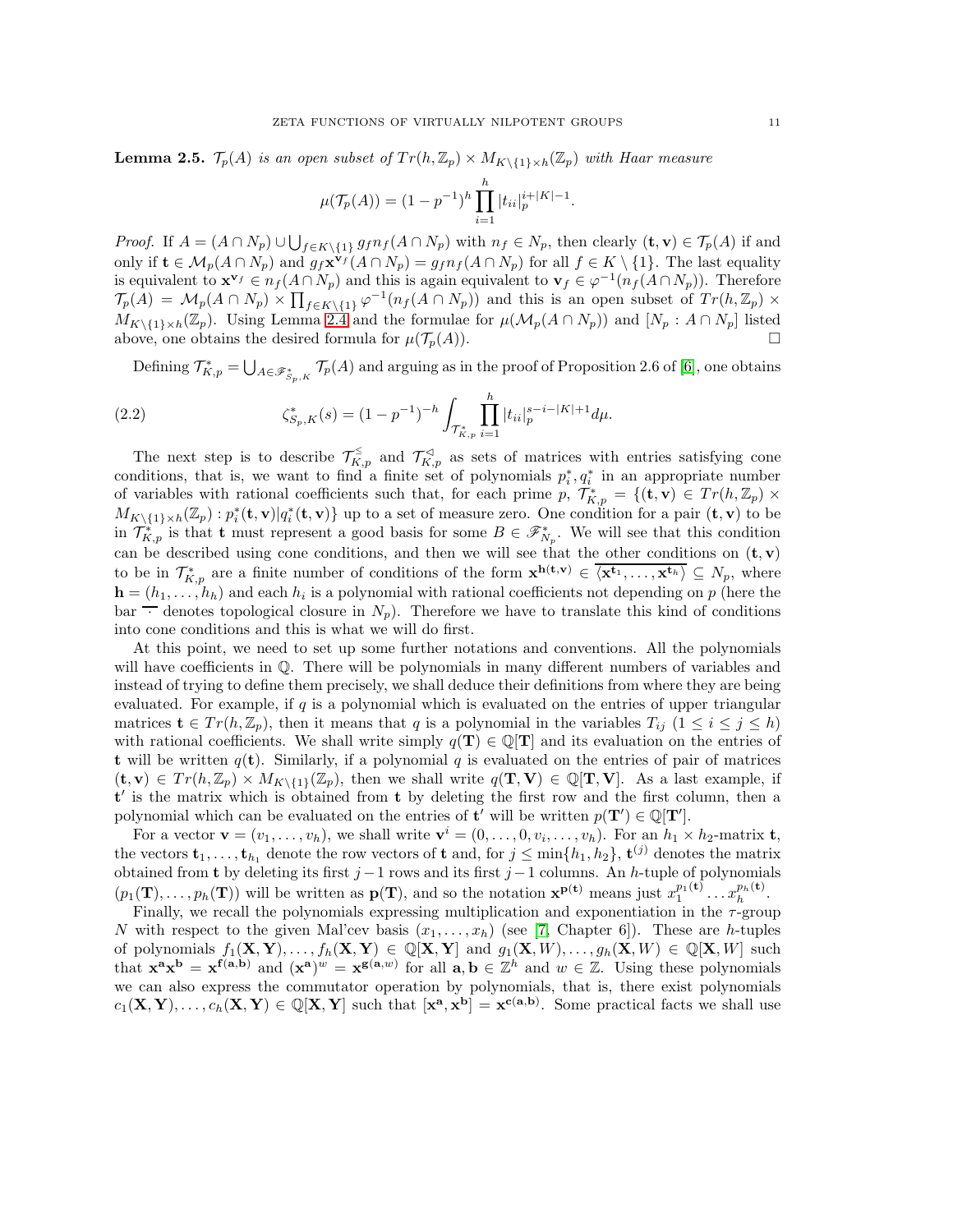about these polynomials are:  $f_1(\mathbf{X}, \mathbf{Y}) = X_1 + Y_1$ , and more generally  $f_i(\mathbf{a}^i, \mathbf{b}^i) = a_i + b_i$ ,  $\forall i$ . Similarly  $g_i(\mathbf{a}^i, w) = a_i w$  and  $c_k(\mathbf{a}^i, \mathbf{b}^j) = 0, \forall k \leq \max\{i, j\}, \forall i, j$ .

*Algorithm:* We define recursively polynomials  $p_i, q_i \in \mathbb{Q}[\mathbf{T}, \mathbf{Z}]$  for  $i = 1, ..., h$  such that, for each prime p, if t represents a good basis for some open subgroup of  $N_p$ , then the condition  $\mathbf{x}^{\mathbf{z}} \in \overline{\langle \mathbf{x}^{\mathbf{t}_1}, \dots, \mathbf{x}^{\mathbf{t}_h} \rangle}$  is equivalent to  $q_i(\mathbf{t}, \mathbf{z}) | p_i(\mathbf{t}, \mathbf{z}), i = 1, \dots, h$ :

1. Choose variables  $T_{ij}$  for  $1 \leq i \leq j \leq h$ ,  $Z_1, \ldots, Z_h$  and  $W_1, \ldots, W_h$ , and set  $\mathbf{T}_i =$  $(0, \ldots, 0, T_{ii}, \ldots, T_{ih})$  and  $\mathbf{Z} = (Z_1, \ldots, Z_h)$ .

2. Define recursively h-tuples of polynomials  $\mathbf{k}_1, \ldots, \mathbf{k}_h$  by

- $k_1 = Z$ ,
- $\mathbf{k}_i = \mathbf{f}(\mathbf{g}(\mathbf{g}^i(\mathbf{T}_{i-1}, W_{i-1}), -1), \mathbf{k}_{i-1}^i)$  for  $1 < i \leq h$ .

Observe that the entries of  $\mathbf{k}_i$  are polynomials in the variables  $T_{rs}$   $(r < i, r \leq s), Z_1, \ldots, Z_h, W_1, \ldots, W_{i-1}$ . For simplicity we shall write  $\mathbf{k}_i = \mathbf{k}_i(\mathbf{T}_1, \ldots, \mathbf{T}_{i-1}, \mathbf{Z}, W_1, \ldots, W_{i-1}).$ 

3. Define rational functions  $v_1(\mathbf{T}, \mathbf{Z}), \ldots, v_h(\mathbf{T}, \mathbf{Z})$  recursively by

•  $v_1(T, Z) = k_{11}(Z)/T_{11}$ 

•  $v_i(\mathbf{T}, \mathbf{Z}) = k_{ii}(\mathbf{T}_1, \dots, \mathbf{T}_{i-1}, \mathbf{Z}, v_1(\mathbf{T}, \mathbf{Z}), \dots, v_{i-1}(\mathbf{T}, \mathbf{Z})) / T_{ii}$  for  $1 < i \leq h$ .

Write  $v_i(\mathbf{T}, \mathbf{Z}) = p_i(\mathbf{T}, \mathbf{Z})/q_i(\mathbf{T}, \mathbf{Z})$  with  $p_i(\mathbf{T}, \mathbf{Z}), q_i(\mathbf{T}, \mathbf{Z}) \in \mathbb{Q}[\mathbf{T}, \mathbf{Z}]$ . Note that  $q_i(\mathbf{T}, \mathbf{Z})$  can be chosen to be a monomial in  $T_{11}, \ldots, T_{ii}$ .

<span id="page-11-0"></span>**Proposition 2.6.** Suppose that  $\mathbf{t} \in Tr(h, \mathbb{Z}_p)$  represents a good basis for an open subgroup of  $N_p$ and let  $\mathbf{z} = (z_1, \ldots, z_h) \in \mathbb{Z}_p^h$ . Then  $x_1^{z_1} \ldots x_h^{z_h} \in \overline{\langle \mathbf{x^{t_1}}, \ldots, \mathbf{x^{t_h}} \rangle}$  if and only if  $q_i(\mathbf{t}, \mathbf{z}) | p_i(\mathbf{t}, \mathbf{z})$  for  $i=1,\ldots,h.$ 

*Proof.* Let  $B_t = \langle \mathbf{x}^{t_1}, \ldots, \mathbf{x}^{t_h} \rangle$ . Since t represents a good basis for  $B_t$ , every element of  $B_t$  can be written uniquely in the form  $(\mathbf{x}^{t_1})^{a_1} \dots (\mathbf{x}^{t_h})^{a_h}$  for some  $a_i \in \mathbb{Z}_p$ . The element  $(\mathbf{x}^{t_i})^{a_i} \dots (\mathbf{x}^{t_h})^{a_h}$ , written in the Mal'cev basis  $(x_1, \ldots, x_h)$ , has the form  $x_i^{t_i a_i} x_{i+1}^{b_{i+1}} \ldots x_h^{b_h}$  for some  $b_{i+1}, \ldots, b_h \in \mathbb{Z}_p$ . We shall make use of these facts without mention.

Let  $w_i = v_i(\mathbf{t}, \mathbf{z})$ . We have that  $\mathbf{x}^{\mathbf{z}} \in B_{\mathbf{t}}$  if and only if  $\mathbf{x}^{\mathbf{z}} = (\mathbf{x}^{\mathbf{t}_1})^{a_1} \dots (\mathbf{x}^{\mathbf{t}_h})^{a_h}$  for some  $a_1,\ldots,a_h \in \mathbb{Z}_p$ . Since  $(\mathbf{x}^{t_1})^{a_1}\ldots(\mathbf{x}^{t_h})^{a_h}$  has the form  $x_1^{t_1a_1}x_2^{b_2}\ldots x_h^{b_h}$ , the condition  $\mathbf{x}^z \in B_t$ implies  $t_{11}|z_1$ , or equivalently  $w_1 \in \mathbb{Z}_p$ , and therefore the element  $(\mathbf{x}^{t_1})^{z_1/t_{11}} = \mathbf{x}^{\mathbf{g}(t_1,w_1)}$  must lie in  $B_t$ . Then  $\mathbf{x}^z \in B_t$  if and only if  $w_1 \in \mathbb{Z}_p$  and  $\mathbf{x}^z = \mathbf{x}^{\mathbf{g}(\mathbf{t}_1, w_1)}$  for some  $a \in B_t$ . Since  $g_1(\mathbf{t}_1, w_1) = t_{11}w_1 = z_1$ , the last condition is equivalent to  $w_1 \in \mathbb{Z}_p$  and  $\mathbf{x}^{\mathbf{z}^2} = \mathbf{x}^{\mathbf{g}^2(\mathbf{t}_1, w_1)}a$ , for some  $a \in \langle \mathbf{x}^{\mathbf{t}_2}, \dots, \mathbf{x}^{\mathbf{t}_h} \rangle$ . Operating with f and g we get

$$
(x^{g^2({\bf t}_1,w_1)})^{-1}x^{z^2}=x^{f(g(g^2({\bf t}_1,w_1),-1),z^2)}=x^{k_2({\bf t}_1,z,w_1)}.
$$

Thus  $\mathbf{x}^{\mathbf{z}} \in B_{\mathbf{t}}$  if and only if  $w_1 \in \mathbb{Z}_p$  and  $\mathbf{x}^{\mathbf{k}_2(\mathbf{t}_1, \mathbf{z}, w_1)} \in \overline{\langle \mathbf{x}^{\mathbf{t}_2}, \dots, \mathbf{x}^{\mathbf{t}_h} \rangle}$ .

Let  $i > 1$  and assume that  $\mathbf{x}^{\mathbf{z}} \in B_{\mathbf{t}}$  if and only if  $w_1, \ldots, w_{i-1} \in \mathbb{Z}_p$  and  $\mathbf{x}^{\mathbf{k}_i(\mathbf{t}_1,\ldots,\mathbf{t}_{i-1}, \mathbf{z}, w_1,\ldots, w_{i-1})} \in$  $\overline{\langle \mathbf{x}^{t_i}, \ldots, \mathbf{x}^{t_h} \rangle}$ . Working as in the last paragraph and assuming that  $w_1, \ldots, w_{i-1} \in \mathbb{Z}_p$ , we see that the last condition is equivalent to  $t_{ii}|k_{ii}(\mathbf{t}_1,\ldots,\mathbf{t}_{i-1},\mathbf{z},w_1,\ldots,w_{i-1})$  (or equivalently  $w_i \in \mathbb{Z}_p$ ) and  $\mathbf{x}^{\mathbf{k}_i(\mathbf{t}_1,...,\mathbf{t}_{i-1},\mathbf{z},w_1,...,w_{i-1})} = \mathbf{x}^{\mathbf{g}(\mathbf{t}_i,w_i)} a$  for some  $a \in \overline{\langle \mathbf{x}^{\mathbf{t}_i},..., \mathbf{x}^{\mathbf{t}_h} \rangle}.$ 

Again this is equivalent to  $w_i \in \mathbb{Z}_p$  and

$$
\mathbf{x}^{\mathbf{k}_i^{i+1}(\mathbf{t}_1,\ldots,\mathbf{t}_{i-1},\mathbf{z},w_1,\ldots,w_{i-1})} = \mathbf{x}^{\mathbf{g}^{i+1}(\mathbf{t}_i,w_i)}a \quad \text{for some} \ \ a \in \overline{\langle \mathbf{x}^{\mathbf{t}_{i+1}},\ldots,\mathbf{x}^{\mathbf{t}_h} \rangle}.
$$

If we write  $(\mathbf{x}^{\mathbf{g}^{i+1}(\mathbf{t}_i,w_i)})^{-1}\mathbf{x}^{\mathbf{k}_i^{i+1}(\mathbf{t}_1,\ldots,\mathbf{t}_{i-1},\mathbf{z},w_1,\ldots,w_i)}$  as  $\mathbf{x}^{\mathbf{a}}$  then clearly

$$
\mathbf{a} = \mathbf{f}(\mathbf{g}(\mathbf{g}^{i+1}(\mathbf{t}_i,w_i),-1),\mathbf{k}_i^{i+1}(\mathbf{t}_1,\ldots,\mathbf{t}_{i-1},\mathbf{z},w_1,\ldots,w_i)),
$$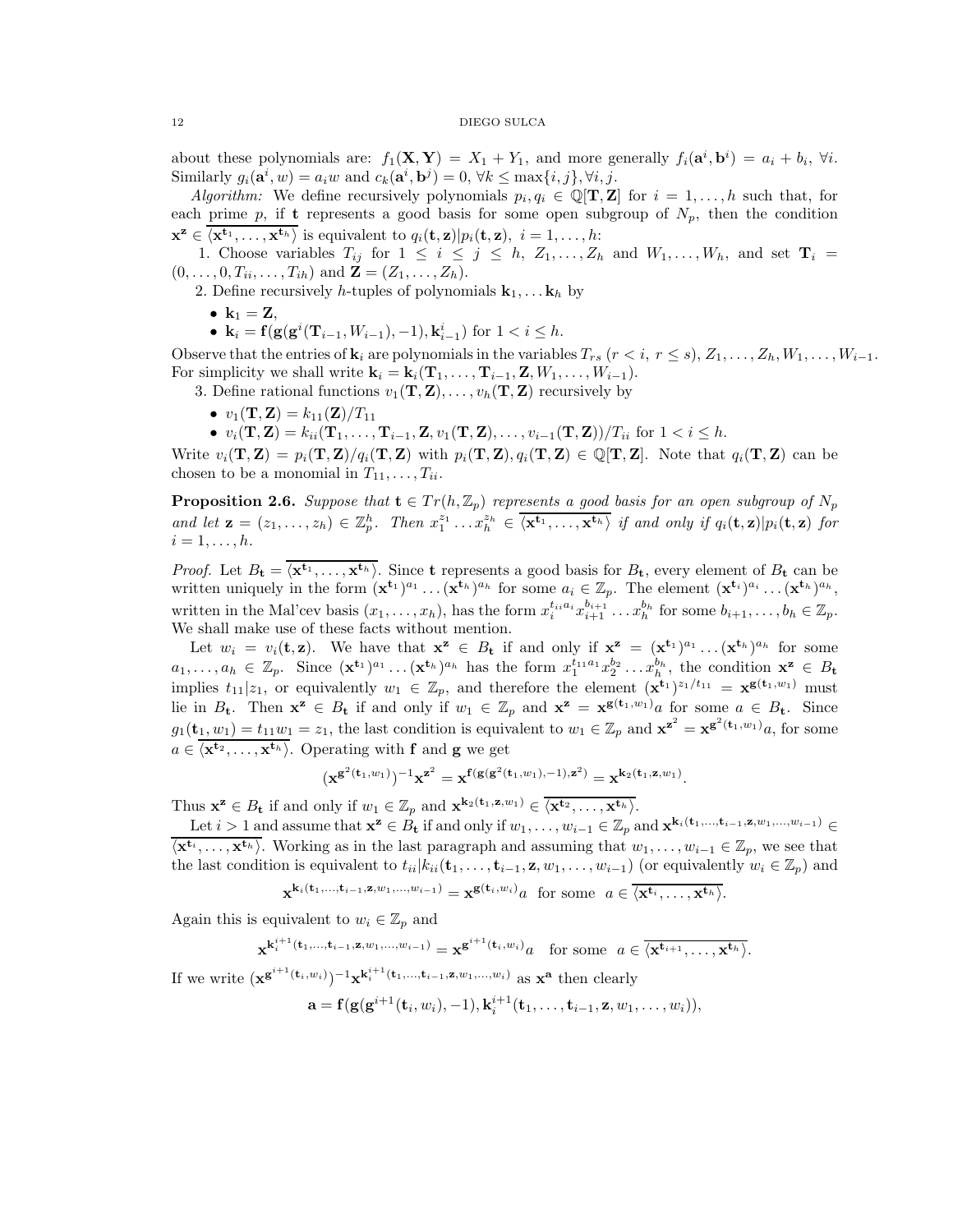which is  $\mathbf{k}_{i+1}(\mathbf{t}_1,\ldots,\mathbf{t}_i,\mathbf{z},w_1,\ldots,w_i)$ . It follows that  $\mathbf{x}^{\mathbf{z}} \in B_{\mathbf{t}}$  if and only if  $w_1,\ldots,w_i \in \mathbb{Z}_p$  and  $\mathbf{x}^{\mathbf{k}_{i+1}(\mathbf{t}_1,...,\mathbf{t}_i,\mathbf{z},w_1,...,w_i)} \in \overline{\langle \mathbf{x}^{\mathbf{t}_{i+1}},..., \mathbf{x}^{\mathbf{t}_h} \rangle}$ . By induction we conclude that  $\mathbf{x}^{\mathbf{z}} \in B_{\mathbf{t}}$  if and only if  $w_1, \ldots, w_h \in \mathbb{Z}_p$ , and since  $w_i = p_i(\mathbf{t}, \mathbf{z})/q_i(\mathbf{t}, \mathbf{z})$ , we have that  $\mathbf{x}^{\mathbf{z}} \in B_{\mathbf{t}}$  if and only if  $q_i(\mathbf{t}, \mathbf{z})|p_i(\mathbf{t}, \mathbf{z})$ for  $i = 1, \ldots, h$ .

<span id="page-12-1"></span>Corollary 2.7. Let N be a  $\tau$ -group with Mal'cev basis  $(x_1, \ldots, x_h)$ , and for each prime p let  $\mathcal{M}_p^\leq = \cup_{B\in\mathscr{F}_{N_p}^\leq}\mathcal{M}_p(B)$  (calculated with respect to this basis). Then there exist a finite set I and polynomials  $r_i(\mathbf{T}), s_i(\mathbf{T}) \in \mathbb{Q}[\mathbf{T}]$  (i  $\in I$ ) such that, for each prime p,  $\mathcal{M}_p^{\leq} = \{ \mathbf{t} \in Tr(h, \mathbb{Z}_p) :$  $t_{11} \ldots t_{hh} \neq 0$ ,  $s_i(\mathbf{t})|r_i(\mathbf{t}), \forall i \in I$ .

*Proof.* We proceed by induction on h. The case  $h = 1$  being trivial we suppose that  $h > 1$ . Recall the definitions of  $N^{(j)}$  and  $N_p^{(j)}$   $(j = 1, ..., h)$  at the beginning of this subsection, and observe that if **t** represents a good basis for  $N_p^{(j)}$ , then  $\mathbf{t}^{(j')}$  represents a good basis for  $N_p^{(j+j'-1)}$ . Applying the algorithm to  $N^{(j)}$  with Mal'cev basis  $(x_j, \ldots, x_h)$ , we obtain polynomials  $p_i^j(\mathbf{T}^{(j)}, \mathbf{Z}^j)$ ,  $q_i^j(\mathbf{T}^{(j)}, \mathbf{Z}^j) \in$  $\mathbb{Q}[\mathbf{T}^{(j)},\mathbf{Z}^{j}], i = j, \ldots, h.$ 

The inductive hypothesis, applied to  $N^{(2)}$  with Mal'cev basis  $(x_2, \ldots, x_h)$ , implies that there exist a finite set  $I_1$  and polynomials  $s_i(\mathbf{T}^{(2)}), t_i(\mathbf{T}^{(2)})$   $(i \in I_1)$  such that  $\mathbf{t}' \in Tr(h-1, \mathbb{Z}_p)$  represents a good basis for some open subgroup of  $(N^{(2)})_p$  if and only if  $t'_{22} \ldots t'_{hh} \neq 0$  and  $s_i(\mathbf{t}')|r_i(\mathbf{t}')$  for all  $i \in I_1$ . It is proved in [\[8,](#page-16-12) Lemma 2.10] that a matrix  $\mathbf{t} \in Tr(h, \mathbb{Z}_p)$  represents a good basis for some open subgroup of  $N_p$  if and only if

(1) 
$$
t_{11} \ldots t_{hh} \neq 0
$$
 and

(2) 
$$
\mathbf{x}^{c(t_i,t_j)} \in \langle \mathbf{x}^{t_{j+1}}, \dots, \mathbf{x}^{t_h} \rangle
$$
 for all  $1 \leq i < j \leq h$ ;

this is equivalent to

- (1)  $t_{11} \ldots t_{hh} \neq 0$ ,
- (2)  $\mathbf{t}^{(2)}$  represents a good basis for  $N_p^{(2)}$ , and
- (3)  $\mathbf{x}^{\mathbf{c}(\mathbf{t}_1, \mathbf{t}_j)} \in \overline{\langle \mathbf{x}^{\mathbf{t}_{j+1}}, \dots, \mathbf{x}^{\mathbf{t}_h} \rangle}$  for  $j = 2, \dots, h;$

and this is again equivalent to

- $(1)$   $t_{11} \ldots t_{hh} \neq 0,$
- (2)  $s_i(t)|r_i(t), i \in I_1$ , and
- (3)  $q_i^j(\mathbf{t}^{(j+1)}, \mathbf{c}(\mathbf{t}_1, \mathbf{t}_j)) | p_i^j(\mathbf{t}^{(j+1)}, \mathbf{c}(\mathbf{t}_1, \mathbf{t}_j)), i = j, \ldots, h, j = 2, \ldots, h.$

In the last equivalence we are using Proposition [2.6](#page-11-0) in combination with the inductive hypothesis. This completes the proof.  $\Box$ 

<span id="page-12-0"></span>**Corollary 2.8.** The subgroup zeta function and the normal zeta function of a  $\tau$ -group are Euler products of cone integrals over Q.

*Proof.* We fix a  $\tau$ -group N with a Mal'cev basis as before. It follows from [\[6,](#page-16-0) Proposition 2.6] that

$$
\zeta_N^*(s) = \prod_p \left( (1 - p^{-1})^{-h} \int_{\mathcal{M}_p^*} \prod_{i=1}^h |t_{ii}|_p^{s-i} d\mu \right),
$$

where  $\mathcal{M}_p^*$  is the set of all those  $\mathbf{t} \in Tr(h, \mathbb{Z}_p)$  representing a good basis for some  $B \in \mathscr{F}_{N_p}^*$ . By Corollary [2.7,](#page-12-1) there exist a finite set I and polynomials  $r_i(\mathbf{T}), s_i(\mathbf{T}) \in \mathbb{Q}[\mathbf{T}]$   $(i \in I)$  such that, for each prime p,  $\mathcal{M}_p^{\leq} = \{ \mathbf{t} \in Tr(h, \mathbb{Z}_p) : t_{11} \dots t_{hh} \neq 0, s_i(\mathbf{t}) | r_i(\mathbf{t}) \forall i \in I \}.$  Since the set of matrices  $\mathbf{t} \in Tr(h, \mathbb{Z}_p)$  with  $t_{11} \dots t_{hh} = 0$  has Haar measure zero, we can eliminate the condition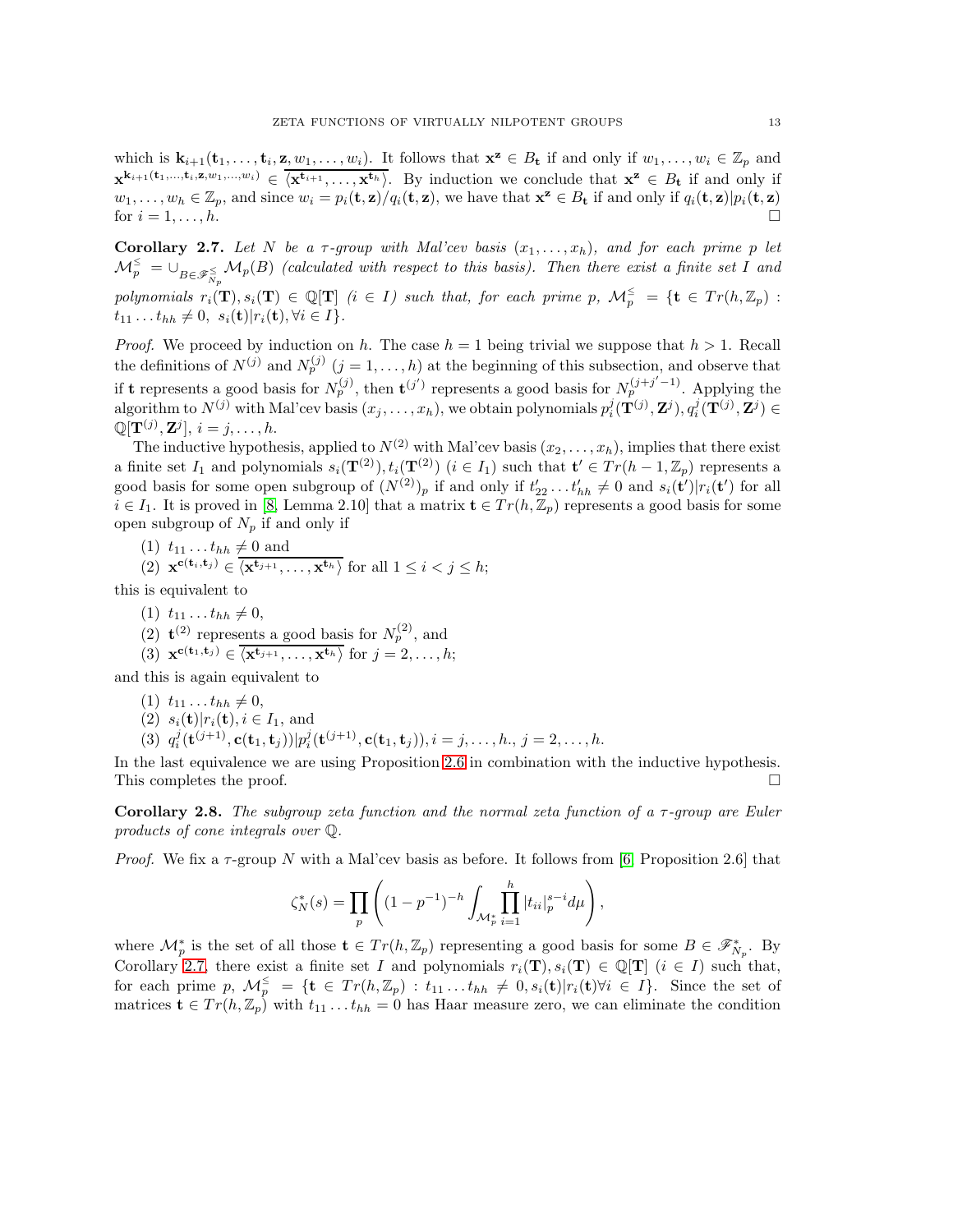$t_{11} \dots t_{hh} \neq 0$  from the set of integration. This proves the corollary in the case ∗ = ≤. In the case  $* = \leq$ , it follows from [\[6,](#page-16-0) Lemma 2.4] that

$$
\mathcal{M}^{\lhd}_p = \{ \mathbf{t} \in \mathcal{M}^{\leq}_p \ : \mathbf{x}^{\mathbf{c}(\mathbf{e}_i, \mathbf{t}_j)} \in \overline{\langle \mathbf{x}^{\mathbf{t}_1}, \dots \mathbf{x}^{\mathbf{t}_h} \rangle}, \forall i, j \}
$$

(here  $e_1, \ldots, e_h$  are the unit basis vectors of  $\mathbb{Z}^h$ ). Using the polynomials  $p_i(\mathbf{T}, \mathbf{Z})$  and  $q_i(\mathbf{T}, \mathbf{Z})$  from the algorithm, Proposition [2.6](#page-11-0) and the last description of  $\mathcal{M}_p^{\leq}$ , we obtain

$$
\mathcal{M}_p^{\lhd} = {\mathbf{t} \in Tr(h, \mathbb{Z}_p) : t_{11} \dots t_{hh} \neq 0, \ s_i(\mathbf{t}) | r_i(\mathbf{t}) \ \forall i \in I, \ q_i(\mathbf{t}, \mathbf{c}(\mathbf{e}_i, \mathbf{t}_j)) | p_i(\mathbf{t}, \mathbf{c}(\mathbf{e}_i, \mathbf{t}_j)) \ \forall i, j = 1, \dots, h}.
$$

Again, we can eliminate the condition  $t_{11} \nldots t_{hh} \neq 0$  from the set of integration. This completes the proof.  $\Box$ 

We come back to our original situation. We have fixed a virtually  $\tau$ -group  $S: 1 \to N \stackrel{\iota}{\to}$  $G \stackrel{\pi}{\to} F \to 1$  and a Mal'cev basis  $(x_1, \ldots, x_h)$  for N. We have chosen elements  $g_f \in G$  for  $f \in F$  such that  $\pi(g_f) = f$ ,  $g_1 = 1$  and  $g_{f^{-1}} = g_f^{-1}$ . Let  $K \in \mathscr{F}_F^*$ . For each prime p, we defined  $S_p$  and we obtained an expression for  $\zeta_{S_p,K}(s)$  as a p-adic integral over an open subset  $\mathcal{T}_{K,p}^* \subseteq Tr(h,\mathbb{Z}_p) \times M_{f \in K \setminus \{1\} \times h}(\mathbb{Z}_p).$ 

<span id="page-13-0"></span>**Proposition 2.9.** Given  $*\in \{\leq, \lhd\}$ , there exist a finite set S and h-tuples of polynomials  $\mathbf{z}_s^*(\mathbf{T}, \mathbf{V}) =$  $(z_{s1}^*(\mathbf{T}, \mathbf{V}), \ldots, z_{sh}^*(\mathbf{T}, \mathbf{V}))$   $(s \in S)$  with  $z_{si}^*(\mathbf{T}, \mathbf{V}) \in \mathbb{Q}[\mathbf{T}, \mathbf{V}]$ , such that for each prime p

$$
\mathcal{T}_{K,p}^* = \{ (\mathbf{t}, \mathbf{v}) \in \mathit{Tr}(h, \mathbb{Z}_p) \times M_{K \setminus \{1\} \times h}(\mathbb{Z}_p) : \mathbf{t} \in \mathcal{M}_p^*, \text{ and } \forall s \in S
$$

$$
\mathbf{x}^{\mathbf{z}_s^* (\mathbf{t}, \mathbf{v})} \in \overline{\{\mathbf{x}^{\mathbf{t}_1}, \dots, \mathbf{x}^{\mathbf{t}_h}\}}.
$$

*Proof.* By definition,  $(\mathbf{t}, \mathbf{v}) \in \mathcal{T}_{K,p}^{\leq}$  if and only if **t** represents a good basis for an open subgroup  $B_{\mathbf{t}}$ of  $N_p$  and  $A_{(\mathbf{t},\mathbf{v})} := B_{\mathbf{t}} \cup \bigcup g_f \mathbf{x}^{\mathbf{v}_f} B_{\mathbf{t}}$  lies in  $\mathscr{F}_{S_p,K}^{\leq}$ . Then we can assume that  $\mathbf{t}$  represents a  $f\in K\backslash\{1\}$ 

good basis for an open subgroup  $B_t$ . We claim that  $A_{(t,v)}$  is a subgroup of  $G_p$  if and only if the following hold.

- (1)  $(g_f \mathbf{x}^{\mathbf{v}_f})^{-1} \mathbf{x}^{\mathbf{t}_i} g_f \mathbf{x}^{\mathbf{v}_f} \in B_{\mathbf{t}}$  for  $i = 1, \ldots, h$  and  $f \in K \setminus \{1\};$
- (2) for  $f, f' \in K \setminus \{1\}$  with  $ff' \neq 1$ ,  $(g_{ff'}\mathbf{x}^{\mathbf{v}}_{ff'})^{-1}g_f\mathbf{x}^{\mathbf{v}}_{f}g_{f'}\mathbf{x}^{\mathbf{v}}_{f'} \in B_{\mathbf{t}}$ ;
- (3)  $g_f \mathbf{x}^{\mathbf{v}_f} g_{f^{-1}} \mathbf{x}^{\mathbf{v}_{f^{-1}}} \in B_{\mathbf{t}}$  for  $f \in K \setminus \{1\}.$

All these conditions are necessary because if  $A_{(t,v)}$  is a subgroup of  $G_p$  then  $B_t = A_{(t,v)} \cap N_p$ is a normal subgroup of  $A_{(t,v)}$ . Thus (1) is consequence of this; (2) and (3) reflect the fact that  $A_{(t,v)}/B_t$  is a group. Conversely, (1) implies that  $A_{(t,v)}$  is contained in the normalizer of  $B_t$ ; (2) and (3) imply that  $A_{(t,v)}/B_t$  is a group and therefore  $A_{(t,v)}$  is a subgroup of  $G_p$ . If this is the case, then  $A_{(\mathbf{t},\mathbf{v})} \in \mathscr{F}_{S_p,K}^{\leq}$ .

If  $A_{(t,v)}$  is a subgroup of  $G_p$ , we claim that it is a normal subgroup in  $G_p$  if and only if the following holds

- (4)  $\mathbf{x}^{c(e_i, t_j)} \in B_t$ , for  $i, j = 1, ..., h$ , where  $e_1, ..., e_h$  are the canonical vectors of  $\mathbb{Z}^h$ ;
- (5)  $g_f^{-1} \mathbf{x}^{\mathbf{t}_i} g_f \in B_{\mathbf{t}}$  for  $i = 1, \ldots, h$  and  $f \in F \setminus \{1\};$
- (6)  $(\mathbf{x}^{\mathbf{v}_f})^{-1} g_f^{-1} x_i g_f \mathbf{x}^{\mathbf{v}_f} x_i^{-1} \in B_{\mathbf{t}}, \text{ for } i = 1, ..., h \text{ and } f \in K \setminus \{1\};$
- $(7)$   $(\mathbf{x}^{\mathbf{v}_{f f' f^{-1}}})^{-1} g_{f f' f^{-1}}^{-1} (g_f g_{f'} g_f^{-1}) (g_f \mathbf{x}^{\mathbf{v}_{f'}} g_f^{-1}) \in B_{\mathbf{t}}, \ f \in F \setminus \{1\}, f' \in K \setminus \{1\}.$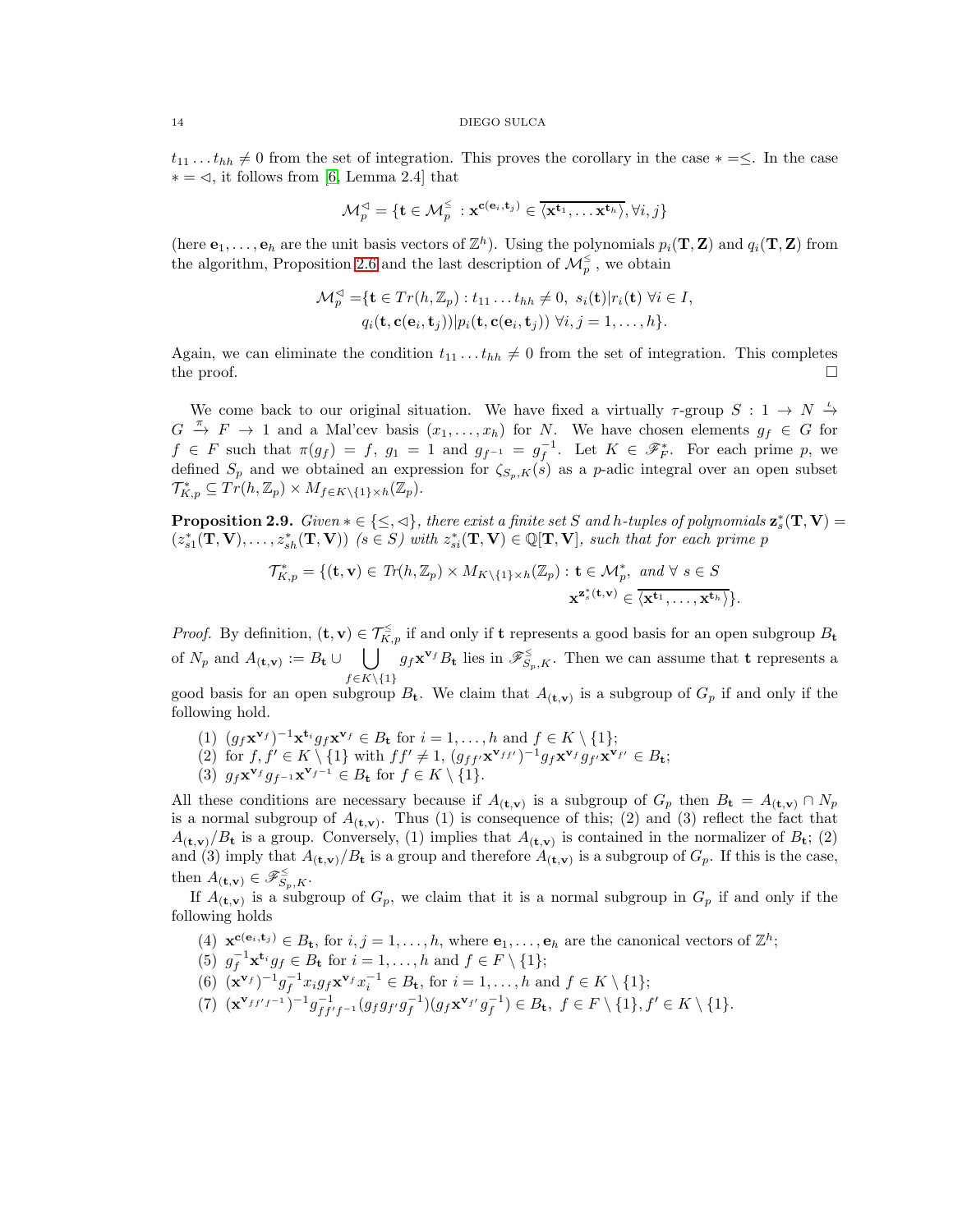If  $A_{(t,v)}$  is normal in  $G_p$ , then  $B_t = N_p \cap A_{(t,v)}$  is also normal in  $G_p$ . This implies (5) and with [\[6,](#page-16-0) Lemma 2.4] we also obtain (4). Again, normality of  $B_t$  implies that

<span id="page-14-0"></span>(2.3) 
$$
x_i A_{(\mathbf{t}, \mathbf{v})} x_i^{-1} = B_{\mathbf{t}} \cup \bigcup_{f \in K \setminus \{1\}} x_i g_f \mathbf{x}^{\mathbf{v}_f} x_i^{-1} B_{\mathbf{t}}
$$

for all  $i = 1, \ldots, h$ ; and

<span id="page-14-2"></span>(2.4) 
$$
g_f A_{(\mathbf{t}, \mathbf{v})} g_f^{-1} = B_{\mathbf{t}} \cup \bigcup_{f' \in K \setminus \{1\}} g_f g_{f'} \mathbf{x}^{\mathbf{v}_{f'}} g_f^{-1} B_{\mathbf{t}}
$$

for all  $f \in F \setminus \{1\}$ . Doing some computations one obtains

<span id="page-14-1"></span>(2.5) 
$$
x_i g_f \mathbf{x}^{\mathbf{v}_f} x_i^{-1} = g_f \mathbf{x}^{\mathbf{v}_f} ((\mathbf{x}^{\mathbf{v}_f})^{-1} g_f^{-1} x_i g_f \mathbf{x}^{\mathbf{v}_f} x_i^{-1})
$$

and

<span id="page-14-3"></span>(2.6) 
$$
g_f g_{f'} \mathbf{x}^{\mathbf{v}_{f'}} g_f^{-1} = g_{f f' f^{-1}} \mathbf{x}^{\mathbf{v}_{f f' f^{-1}}} ((\mathbf{x}^{\mathbf{v}_{f f' f^{-1}}})^{-1} g_{f f' f^{-1}}^{-1} (g_f g_{f'} g_f^{-1}) (g_f \mathbf{x}^{\mathbf{v}_{f'}} g_f^{-1})).
$$

Therefore, if  $A_{(t,v)}$  is normal then [\(2.3\)](#page-14-0) and [\(2.5\)](#page-14-1) implies (6) and it also implies that  $K = \pi_p(A_{(t,v)})$ is normal. Thus  $\pi_p^{-1}(K)/N$  is normal and therefore  $\{g_{ff'f^{-1}}\mathbf{x}^{\mathbf{v}_{ff'f^{-1}}}N\}_{f'\in K}=\{g_{f'}\mathbf{x}^{\mathbf{v}_{f'}}N\}_{f'\in K}$ for each  $f \in F$ . This, in combination with [\(2.4\)](#page-14-2) and [\(2.6\)](#page-14-3), implies (7). Conversely, (4) and (5) imply that  $B_t$  is normal in  $G_p$  and then  $(2.3)$ ,  $(2.5)$ ,  $(2.6)$ ,  $(6)$  and  $(7)$  imply that  $A_{(t,v)}$  is normal in  $G_n$ .

Now we shall put each one of the conditions (1)-(7) in the form  $\mathbf{x}^{\mathbf{z}(\mathbf{t},\mathbf{v})} \in B_{\mathbf{t}}$  for some polynomial  $\mathbf{z}(\mathbf{T}, \mathbf{V}) \in \mathbb{Q}[\mathbf{T}, \mathbf{V}]$ . For  $i = 1, ..., h, f, f' \in F$ , we put  $g_f^{-1}x_ig_f = \mathbf{x}^{\mathbf{l}_{if}}$  and  $g_fg_{f'} =$  $g_{ff'}\mathbf{x}^{\mathbf{n}_{ff'}}$ . For any  $\mathbf{u} \in \mathbb{Z}^h$ , we have  $g_f^{-1}\mathbf{x}^{\mathbf{u}}g_f = (\mathbf{x}^{\mathbf{l}_{1f}})^{u_1} \dots (\mathbf{x}^{\mathbf{l}_{hf}})^{u_h} = \mathbf{x}^{\mathbf{g}(\mathbf{l}_{1f},u_1)} \dots \mathbf{x}^{\mathbf{g}(\mathbf{l}_{hf},u_h)} =$  $\mathbf{x}^{\mathbf{f}(\mathbf{f}(\ldots\mathbf{f}(\mathbf{g}(\mathbf{l}_{1f},u_1),\mathbf{g}(\mathbf{l}_{2f},u_2)),\ldots),\mathbf{g}(\mathbf{l}_{hf},u_h))} = \mathbf{x}^{\mathbf{p}_f(\mathbf{u})}$ , for some h-tuple of polynomials  $\mathbf{p}_f(\mathbf{U})$ . Now we can check easily the following equalities:

$$
(g_f \mathbf{x}^{\mathbf{v}_f})^{-1} \mathbf{x}^{\mathbf{t}_i} g_f \mathbf{x}^{\mathbf{v}_f} = \mathbf{x}^{\mathbf{f}(\mathbf{f}(\mathbf{g}(\mathbf{v}_f,-1),\mathbf{p}_f(\mathbf{t}_i)),\mathbf{v}_f)}
$$

$$
(g_{ff'} \mathbf{x}^{\mathbf{v}_{ff'}})^{-1} g_f \mathbf{x}^{\mathbf{v}_i} g_{f'} \mathbf{x}^{\mathbf{v}_{f'}} = \mathbf{x}^{\mathbf{f}(\mathbf{f}(\mathbf{f}(\mathbf{g}(\mathbf{v}_{ff'},-1),\mathbf{n}_{ff'}),\mathbf{p}_{f'}(\mathbf{v}_f)),\mathbf{v}_{f'})}
$$

$$
g_f \mathbf{x}^{\mathbf{v}_f} g_{f^{-1}} \mathbf{x}^{\mathbf{v}_{f-1}} = \mathbf{x}^{\mathbf{f}(\mathbf{p}_{f^{-1}}(\mathbf{v}_f),\mathbf{v}_{f-1})}
$$

$$
\mathbf{x}^{\mathbf{c}(\mathbf{e}_i,\mathbf{t}_j)} = \mathbf{x}^{\mathbf{c}(\mathbf{e}_i,\mathbf{t}_j)}
$$

$$
g_f^{-1} \mathbf{x}^{\mathbf{t}_i} g_f = \mathbf{x}^{\mathbf{p}_f(\mathbf{t}_i)}
$$

$$
(\mathbf{x}^{\mathbf{v}_f})^{-1} g_f^{-1} x_i g_f \mathbf{x}^{\mathbf{v}_f} x_i^{-1} = \mathbf{x}^{\mathbf{f}(\mathbf{g}(\mathbf{v}_f,-1),\mathbf{f}(\mathbf{l}_{if},\mathbf{f}(\mathbf{v}_f,-\mathbf{e}_i)))}
$$

$$
(\mathbf{x}^{\mathbf{v}_{ff'f-1}})^{-1} g_{ff'f^{-1}}^{-1} (g_f g_f g_f^{-1}) (g_f \mathbf{x}^{\mathbf{v}_{f'}} g_f^{-1}) = \mathbf{x}^{\mathbf{f}(\mathbf{g}(\mathbf{v}_{ff'f-1},-1),\mathbf{f}(\mathbf{n}_{f(f'f-1)},\mathbf{f}(\mathbf{n}_{f'f-1},\mathbf{p}_{f-1}(\mathbf{v}_{f'}))))}
$$

Using these equalities we can transform each condition (1)-(7) into a condition of the form  $\mathbf{x}^{\mathbf{z}(\mathbf{t},\mathbf{v})}$  $B_t$  as desired. This completes the proof.

*Proof of Theorem [2.3.](#page-8-0)* Expression [\(2.2\)](#page-10-0) gives the expression of  $\zeta_{S_p,K}^*(s)$  as a p-adic integral over a subset  $\mathcal{T}_{K,p}^*$  of  $Tr(h,\mathbb{Z}_p)\times M_{K\setminus\{1\}\times h}(\mathbb{Z}_p)$ ; Corollary [2.7](#page-12-1) and Proposition [2.9](#page-13-0) give the description of  $\mathcal{T}_{K,p}^*$  (up to a set of measure zero) with cone conditions where the polynomials are independent of  $\mathbb{D}$ .

The proof of Theorem 1 is now complete. It follows from expression [\(2.2\)](#page-8-1) and Theorem [2.3.](#page-8-0)

It is proved in [\[3,](#page-16-2) Corollary 3.2, Corollary 4.14 and Lemma 4.15] that if a non-constant series  $Z(s)$  is the Euler product of cone integrals over Q with cone integral data D, that is,  $Z(s) = Z_{\mathcal{D}}(s)$ ,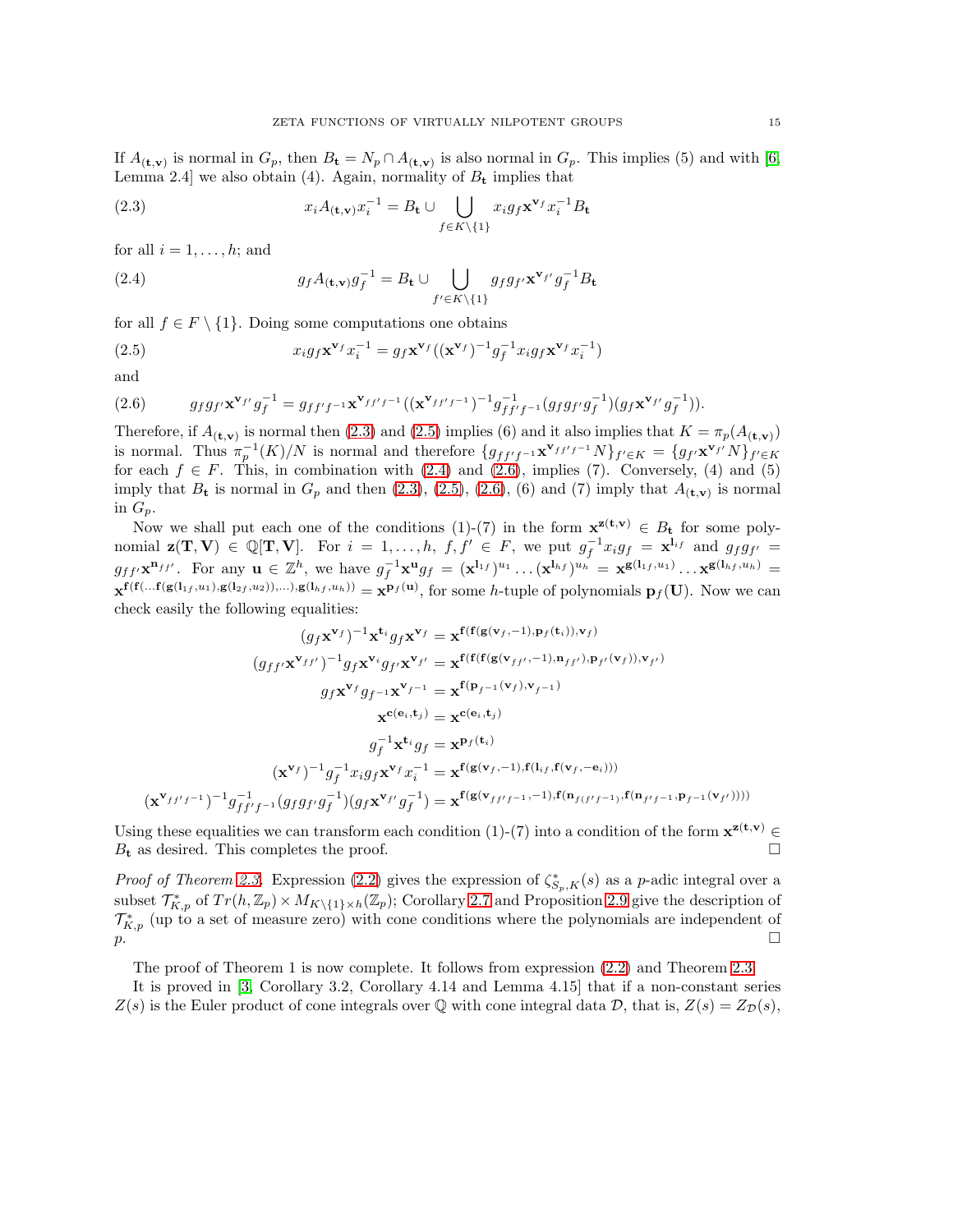then the abscissa of convergence of each  $Z_{\mathcal{D}}(s, p)$  is strictly less than the abscissa of convergence of  $Z_{\mathcal{D}}(s)$ . Thus, if Q is a finite set of primes, then  $Z_{\mathcal{D}}(s)$  and  $\prod_{p \notin Q} Z_{\mathcal{D}}(s,p)$  have the same abscissa of convergence (note that this is also the case if  $Z(s)$  is constant). Using this and Theorem 1 we conclude

<span id="page-15-1"></span>Corollary 2.10. For  $i = 1, 2$ , let  $S_i : 1 \to N_i \xrightarrow{\iota_i} G_i \xrightarrow{\pi_i} F_i \to 1$  be a virtually  $\tau$ -group,  $K_i \in \mathscr{F}_{F_i}^*$ and let Q be a finite set of primes. Then

- (1)  $\zeta_{S_1,K_1}^*(s)$  and  $\prod_{p \notin Q} \zeta_{S_1,K_1,p}^*(s)$  have the same abscissa of convergence;
- (2) if  $\zeta_{S_1,K_1,p}^*(s) = \zeta_{S_2,K_2,p}^*(s)$  for all  $p \notin Q$ , then  $\zeta_{S_1,K_1}^*(s)$  and  $\zeta_{S_2,K_2}^*(s)$  have the same abscissa of convergence.

2.3. The abscissa of convergence as an invariant of the Q-Mal'cev completion. If  $S^{\mathbb{Q}}: 1 \to$  $N^{\mathbb{Q}} \to G^{\mathbb{Q}} \to F \to 1$  is the  $\mathbb{Q}$ -Mal'cev completion of some virtually  $\tau$ -group S, then the isomorphism class of  $S^{\mathbb{Q}}$  is completely determined by  $G^{\mathbb{Q}}$ . This is because  $N^{\mathbb{Q}}$  is the unique maximal  $\mathbb{Q}$ -radicable subgroup of  $G^{\mathbb{Q}}$ .

Now we fix the group  $G^{\mathbb{Q}}$  from  $S^{\mathbb{Q}}$  and we consider  $N^{\mathbb{Q}}$  as a subgroup of  $G^{\mathbb{Q}}$ . Given a subgroup  $G_1$  of  $G^{\mathbb{Q}}$  such that  $N^{\mathbb{Q}}G_1 = G^{\mathbb{Q}}$  and such that  $N_1 := N^{\mathbb{Q}} \cap G_1$  is a  $\tau$ -group with  $\mathbb{Q}$ -Mal'cev completion  $N^{\mathbb{Q}}$ , then the short exact sequence  $S_1: 1 \to N_1 \to G_1 \to F \to 1$ , induced by  $S^{\mathbb{Q}}$ , is a virtually  $\tau$ -group with Q-Mal'cev completion  $S^{\mathbb{Q}}$  (and the inclusion maps  $N_1 \to N^{\mathbb{Q}}$ ,  $G_1 \to G^{\mathbb{Q}}$ ). Let  $\mathcal{H}(G^{\mathbb{Q}})$  be the set of all those virtually  $\tau$ -groups  $S_1$  which are obtained in this way. Note that every virtually  $\tau$ -group with Q-Mal'cev completion  $S^{\mathbb{Q}}$  is isomorphic to a virtually  $\tau$ -group in  $\mathcal{H}(G^{\mathbb{Q}})$ . Therefore, Theorem 2 will be a consequence of the following proposition.

**Proposition 2.11.** If  $S_1, S_2 \in \mathcal{H}(G^{\mathbb{Q}})$  then  $\zeta_{S_1,K}^*(s)$  and  $\zeta_{S_2,K}^*(s)$  have the same abscissa of convergence for any  $K \in \mathscr{F}_{F}^{*}$ .

*Proof.* If  $S_1, S_2 \in \mathcal{H}(G^{\mathbb{Q}})$ , then  $G_1$  and  $G_2$  are finitely generated and so is the subgroup  $G_1 \vee G_1$ of  $G^{\mathbb{Q}}$  generated by them. Then  $N^{\mathbb{Q}} \cap (G_1 \vee G_2)$  is finitely generated because it has finite index in  $G_1 \vee G_2$  and thus it is a  $\tau$ -group with Q-Mal'cev completion  $N^{\mathbb{Q}}$ . It follows that  $S_1 \vee S_2 : 1 \rightarrow$  $N^{\mathbb{Q}} \cap (G_1 \vee G_2) \to G_1 \vee G_2 \to F \to 1$  lies in  $\mathcal{H}(G^{\mathbb{Q}})$ . Thus, after replacing  $S_1$  by  $S_1 \vee S_2$ , we can assume that  $G_2 \leq G_1$ .

According to Corollary [2.10](#page-15-1) and Proposition [2.2,](#page-8-1) it is enough to prove that  $\zeta_{S_{1p},K}^*(s)$  and  $\zeta_{S_{2p},K}^*(s)$  coincide for all but a finite number of primes p. Choose a prime p which does not divide  $[G_1: G_2] = [N_1: N_2]$  and consider the morphism  $(\alpha, \beta, id_F): S_2 \to S_1$  given by inclusions  $\alpha: N_2 \to N_1$ ,  $\beta: G_2 \to G_1$ . Let  $(\alpha_p, \beta_p, id_F): S_{2p} \to S_{1p}$  be the associated morphism (Corollary [1.4\)](#page-7-1). Since p does not divide  $[N_1 : N_2]$ ,  $\alpha_p$  must be the identity, and therefore  $\beta_p$  must be an isomorphism. Then  $S_{1p} = S_{2p}$  and, therefore,  $\zeta_{S_{1p},K}^*(s) = \zeta_{S_{2p},K}^*(s)$ .

2.4. Bound for the abscissa of convergence. It is proved in  $[10,$  Proposition 5.6.4 (in a more general context) that if G is a group containing a normal subgroup  $N$  of finite index which is nilpotent and finitely generated, then  $\alpha^{\leq}(G) \leq \alpha^{\leq}(N) + 1$ . In the next proposition we observe that the proof of this fact in loc. cit. can be adapted in order to prove also that  $\alpha^{<sup>{\dagger}}(G) \leq \alpha^{<sup>{\dagger}}(N) + 1</sup></sup>$ . With this, we will be able to give a complete proof of Theorem 3.

<span id="page-15-0"></span>**Proposition 2.12.** Let  $S: 1 \to N \stackrel{\iota}{\to} G \stackrel{\pi}{\to} F \to 1$  be a virtually nilpotent group and let  $* \in \{\leq, \preceq\}$ . Then for each  $K \in \mathscr{F}_{F}^{*}$  we have  $\alpha_{S,K}^{*} \leq \alpha_{N}^{*}+1$ , where  $\alpha_{S,K}^{*}$  is the abscissa of convergence of  $\zeta_{S,K}^{*}(s)$ .

*Proof.* Let  $* \in \{\leq, \lhd\}$ . There is no loss of generality if we assume that  $K = F$ . Let  $a_n^*(S)$  be the coefficient of  $n^{-s}$  in the series  $\zeta_{S,F}^*(s)$ , that is,  $a_n^*(S)$  is the number of subgroups A of G such that